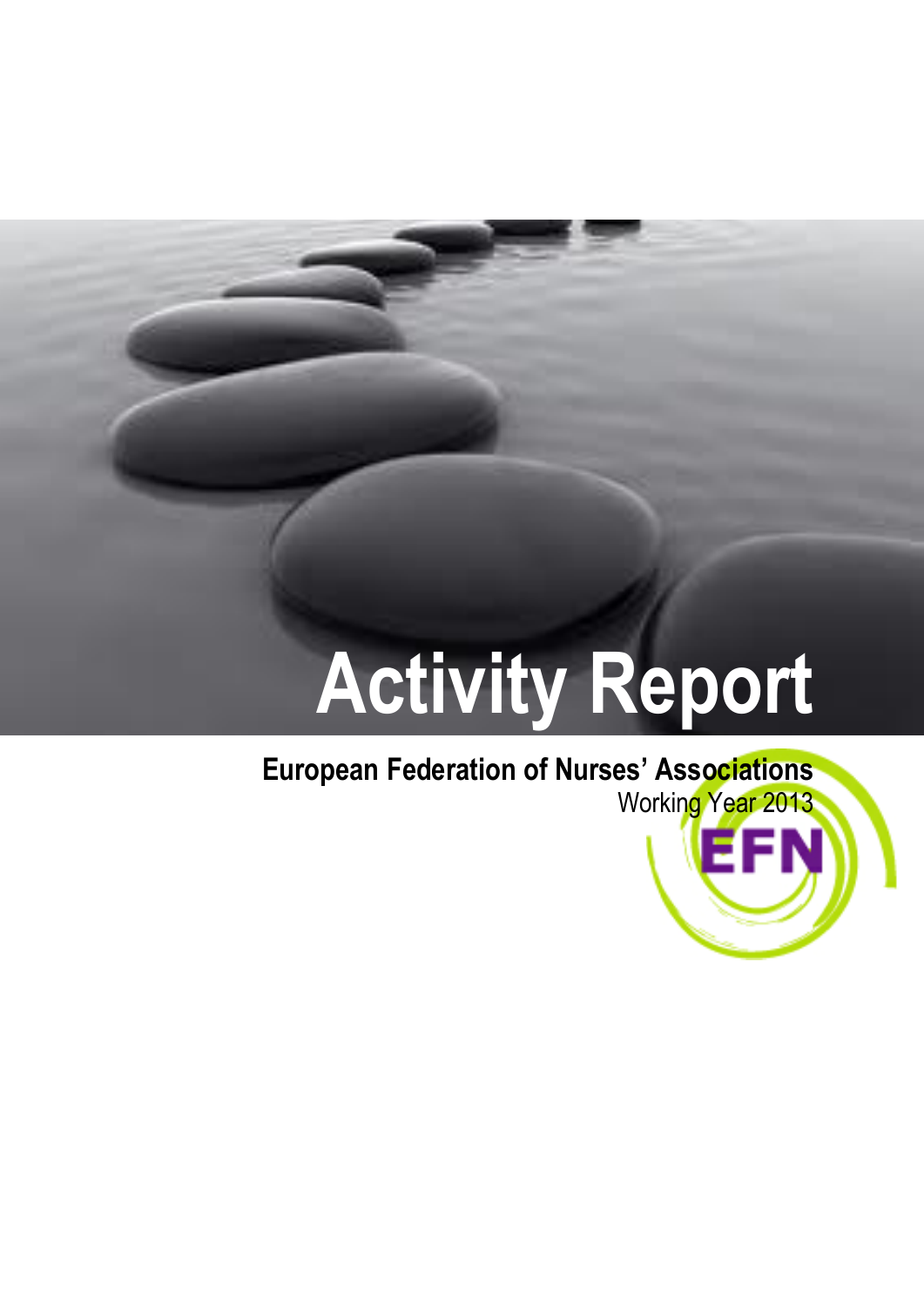## Table of Contents

| III. |  |
|------|--|
|      |  |
|      |  |
|      |  |
|      |  |
|      |  |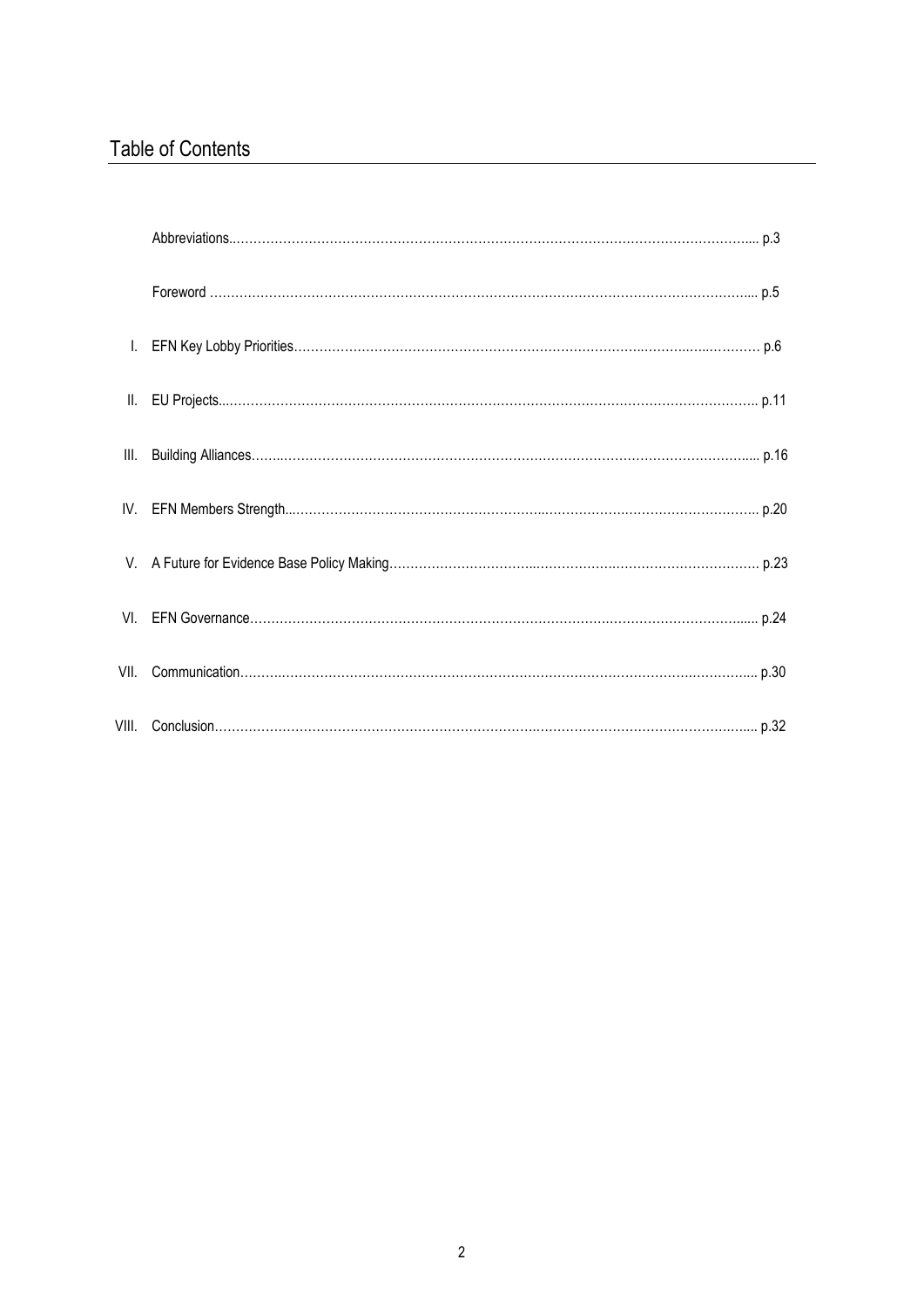## Abbreviations

| Art.<br>٠                     | Article                                                                                                                 |  |  |
|-------------------------------|-------------------------------------------------------------------------------------------------------------------------|--|--|
| CED                           | <b>Council of European Dentists</b>                                                                                     |  |  |
| CEO                           | <b>Chief Executive Officer</b>                                                                                          |  |  |
| CIP                           | Competitiveness and Innovation framework Programme                                                                      |  |  |
| <b>CPD</b>                    | <b>Continuous Professional Development</b>                                                                              |  |  |
| <b>CPME</b>                   | Standing Committee of European Doctors                                                                                  |  |  |
| <b>DG CONNECT</b>             | European Commission Directorate General for Communications Networks, Content and Technology                             |  |  |
| <b>DG SANCO</b>               | European Commission Directorate General for Health and Consumers                                                        |  |  |
| <b>DIR36/</b><br>Directive 36 | Directive on Mutual Recognition of Professional Qualifications (2005/36/EC)                                             |  |  |
| - EC                          | European Commission                                                                                                     |  |  |
| ECDC                          | European Centre for Disease Prevention and Control                                                                      |  |  |
| <b>ECTS (credits)</b>         | European Credit Transfer and Accumulation System                                                                        |  |  |
| EEA                           | European Economic Area                                                                                                  |  |  |
| eHGI                          | European e-Health Governance Initiative                                                                                 |  |  |
| EHMA                          | European Health Management Association                                                                                  |  |  |
| EMA                           | European Midwives Association                                                                                           |  |  |
| <b>ENRF</b>                   | European Nursing Research Foundation                                                                                    |  |  |
| <b>ENS4Care</b>               | EFN EU Project "Evidence Based Guidelines for Nurses and Social Care Workers for the deployment<br>of eHealth services" |  |  |
| ENSA                          | European Nursing Students Association                                                                                   |  |  |
| EP                            | European Parliament                                                                                                     |  |  |
| <b>EPC</b>                    | European Professional Card                                                                                              |  |  |
| EPF                           | European Patients' Forum                                                                                                |  |  |
| <b>EPHA</b>                   | European Public Health Alliance                                                                                         |  |  |
| <b>EPSU</b>                   | European Federation of Public Service Unions                                                                            |  |  |
| <b>ESCO</b>                   | European skills/competences, qualifications and occupations                                                             |  |  |
| EU<br>٠                       | European Union                                                                                                          |  |  |
| <b>EUHPF</b>                  | European Health Policy Forum                                                                                            |  |  |
| <b>EUHWF</b>                  | EU Health Workforce                                                                                                     |  |  |
| <b>EUNetPaS</b>               | European Union Network for Patient Safety Project                                                                       |  |  |
| <b>FINE</b>                   | European Federation of Nurse Educators                                                                                  |  |  |
| <b>FNIB</b>                   | Fédération Nationale des Infirmières de Belgique                                                                        |  |  |
| <b>FYR</b>                    | Former Yugoslav Republic (of Macedonia)                                                                                 |  |  |
| GP(s)                         | General Practitioner(s)                                                                                                 |  |  |
| HCO                           | Healthcare Organisation                                                                                                 |  |  |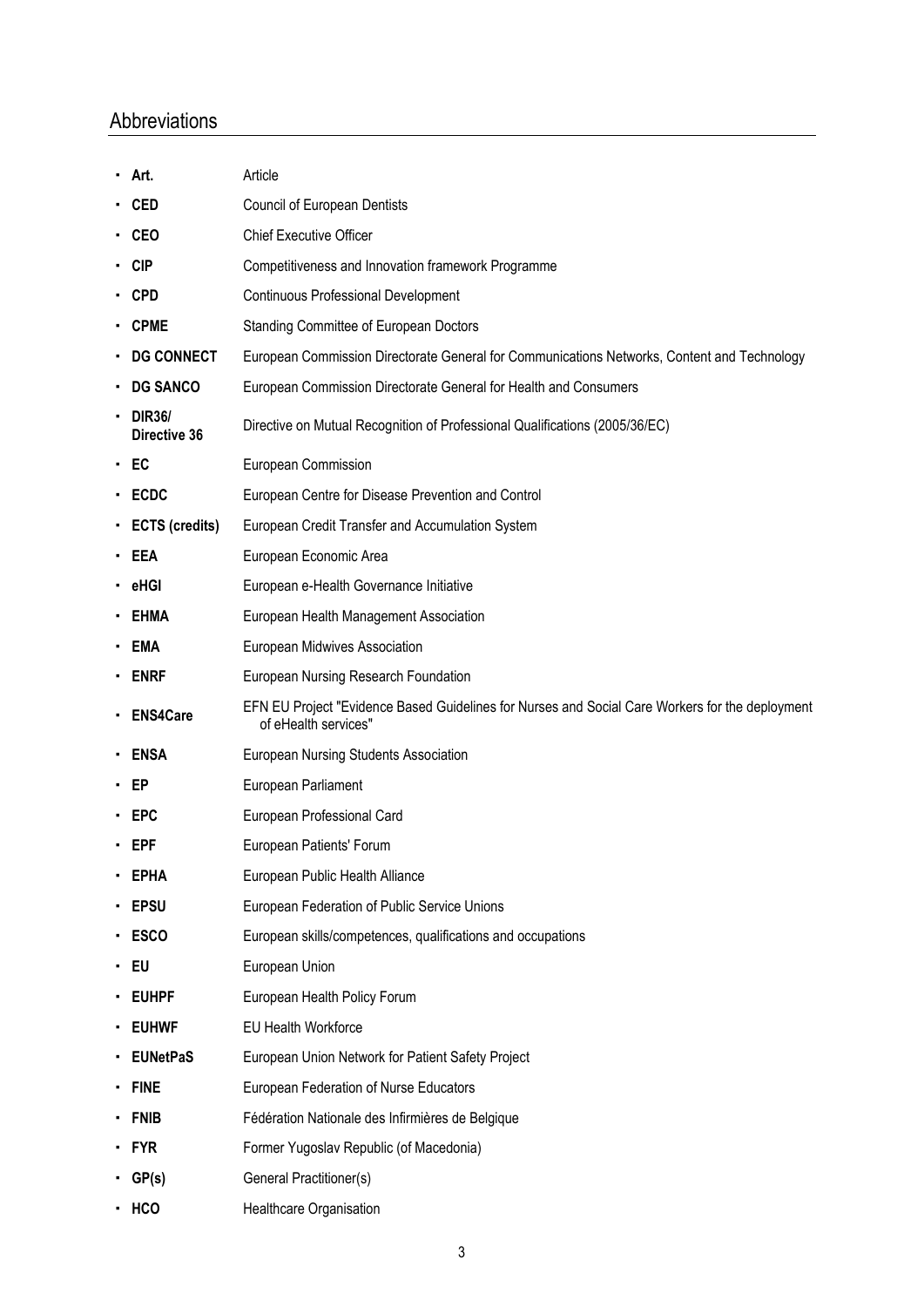|   | <b>HOPE</b>        | European Hospital and Healthcare Federation                                                                                             |  |  |
|---|--------------------|-----------------------------------------------------------------------------------------------------------------------------------------|--|--|
|   | HOSPEEM            | European Hospital and healthcare Employers' Association                                                                                 |  |  |
| ٠ | <b>ICT</b>         | Information and Communication Technology                                                                                                |  |  |
|   | <b>IFSW-Europe</b> | International Federation of Social Workers Europe                                                                                       |  |  |
|   | IMCO               | Internal Market and Consumer Protection Committee of the European Parliament                                                            |  |  |
|   | IMI (system)       | Internal Market Information System                                                                                                      |  |  |
|   | <b>JA EUHWF</b>    | Joint Action on EU Workforce for health planning and forecasting                                                                        |  |  |
|   | MEP(s)             | Member(s) of the European Parliament                                                                                                    |  |  |
|   | mHealth            | Mobile health - in reference to using mobile communication devices in healthcare                                                        |  |  |
|   | MoU                | Memorandum of Understanding                                                                                                             |  |  |
|   | $\cdot$ NGO(s)     | Non-Governmental Organisation(s)                                                                                                        |  |  |
|   | NNA(s)             | National Nurses' Association(s)/Organisation(s)                                                                                         |  |  |
|   | NST                | Norwegian Centre for Integrated Care & Telemedicine                                                                                     |  |  |
|   | PaSQ               | Joint Action on Patient Safety & Quality of Care                                                                                        |  |  |
|   | <b>PCM</b>         | Policy Coordination Meeting (EPHA monthly meeting)                                                                                      |  |  |
|   | PGEU               | Pharmaceutical Group of the European Union                                                                                              |  |  |
|   | <b>SCP</b>         | Safe Clinical Practice(s)                                                                                                               |  |  |
|   | <b>SmartCare</b>   | <b>EU Project</b>                                                                                                                       |  |  |
|   | <b>· SUSTENTO</b>  | Latvian Umbrella Body for Disability organizations                                                                                      |  |  |
|   | <b>TAIEX</b>       | Technical Assistance and Information Exchange instrument (managed by the Directorate-General<br>Enlargement of the European Commission) |  |  |
| ٠ | <b>TIF</b>         | Thalassaemia International Federation                                                                                                   |  |  |
|   | <b>TN</b>          | <b>Thematic Network</b>                                                                                                                 |  |  |
|   | UAB                | Users Advisory Board (in SmartCare project)                                                                                             |  |  |
|   | <b>WIKI</b>        | PaSQ Interactive Platform for display of all Good Practices, and Exchange Mechanisms                                                    |  |  |
|   | <b>WP</b>          | Work Package                                                                                                                            |  |  |
|   |                    |                                                                                                                                         |  |  |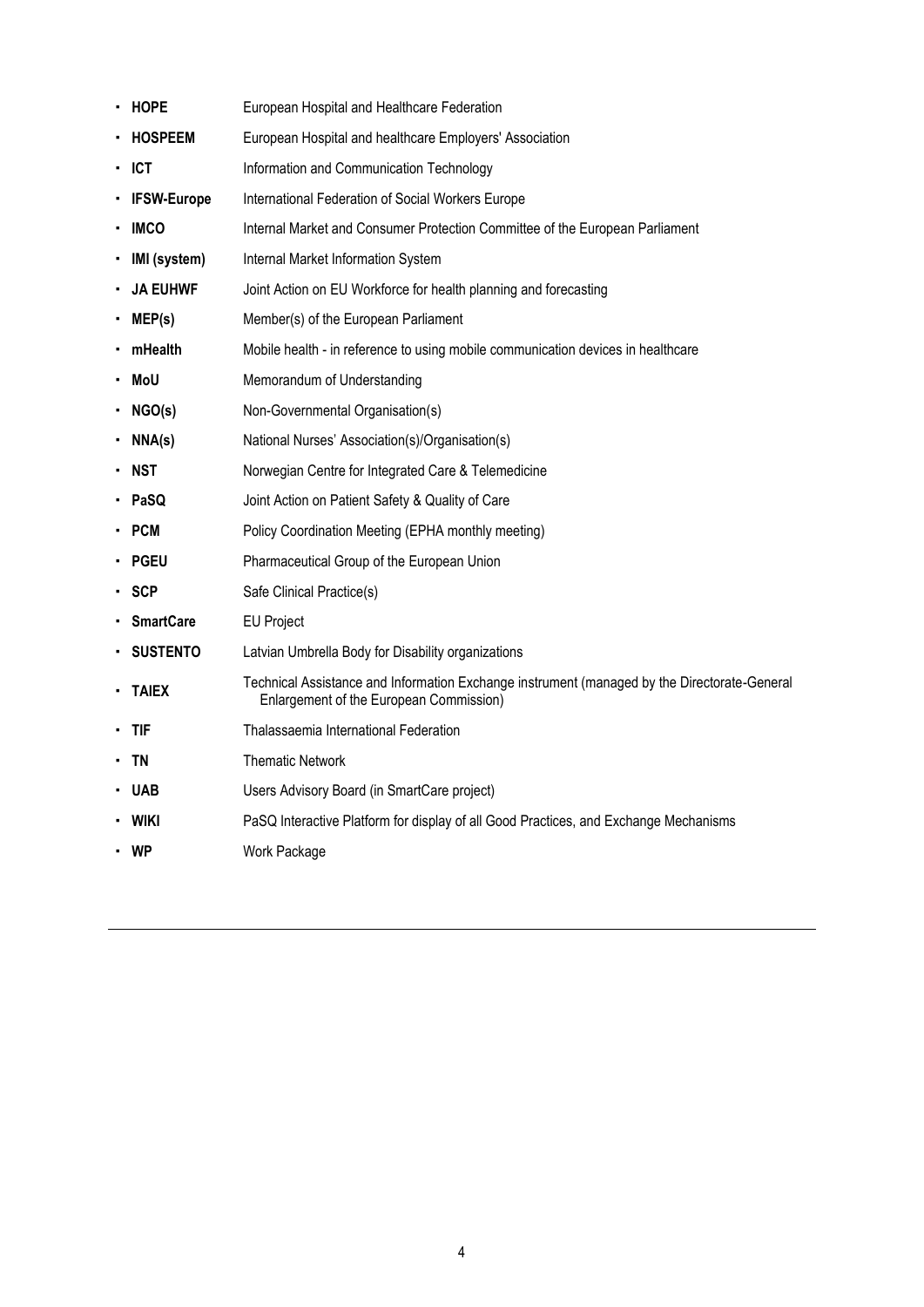#### Foreword

Dear EFN Members, Dear Colleagues,

Politically and professionally speaking, 2013 was a successful legislative year for nurses and nursing within the EU, paving the way for a better healthcare system all over the EU and Europe with better patient outcomes.

The nursing education has been a key lobby topic central to the development of nursing as a profession in all the EU Member States. As such, one of the key results for the nurses in the 28 EU Member States was the modernised Directive 2005/36/EC on the Mutual Recognition of Professional Qualifications. This long and difficult process of writing and amending a news legislative version, being part of the twelve priority measures of the Single Market Act for promoting growth and job creation, ended up positively for the European nurses. This challenging design showed how nurses' engagement at all stages of the policy process was important, and how nurses can build a good and trustful collaboration with the European Institutions, the Commission, specifically DG Internal Market, the European Parliament, and the Council of Ministers with specific reference to the Health Attaché preparing the EU Presidency meetings.

Thus, after all the dynamic meetings the EFN had with the three European institutions, not only in 2013 but all along this revision process, it is with great satisfaction that EFN saw the revised text strengthening the future development of the nursing education curriculum in all EU Member States. Measurable learning outcomes established into article 31 of the Directive will guarantee high quality and safety in clinical practice and position nurses as the most mobile profession in the EU and Europe.

Another significant achievement in 2013 for the EFN, after few years of intensive dialogue within the EFN membership, was the creation of a new entity: the European Nursing Research Foundation (ENRF), independent from the EFN, aiming at making the bridge between evidence & policy-making process. EFN political messages needs to be evidence based when informing EU policy-makers & politicians in their design of EU legislation. Even if the Foundation will start its work gradually, step by step, at first, this is for sure an important milestone for the future of nurses and the nursing profession in the EU.

And last but not least, it is within this evidence based context that the EFN applied for the European Commission DG CONNECT Call for a Thematic Network on "Evidence-based clinical practice guidelines for telemedicine services for nurses". The main objective of the EFN two-year project entitled ENS4Care is to develop evidence based guidelines for the deployment of eHealth services in nursing and social care, building on existing good practices amongst the participants of the project. With this granted innovation, the EFN will for the first time in its history lead policy change with a unique consortium of women organisations, patients' organisations, industry, academics and other healthcare professionals. By doing this, the EFN contributes to the implementation of the Directive on patients' rights in cross-border healthcare (Art.14).

These milestones for success were only possible with a strong commitment and engagement of the EFN members. The united voice for nurses in the EU is a fact, it's powerful and effective. The EFN members build policy capacity by providing the data, on several topics, so EU policies do not miss out on the reality. With confidence, nurses see clear why the EU and society needs to invest in health and well-being. Health and well-being is at the centre of innovation, economic growth, prosperity and peace within an ongoing and successful enlarging European Union.

No doubt 2014 will build further on the successes achieved in 2013!

Marinne Syrt

Ms Marianne Sipilä Marianne Sipilä Mr Paul De Raeve *EFN President EFN General Secretary*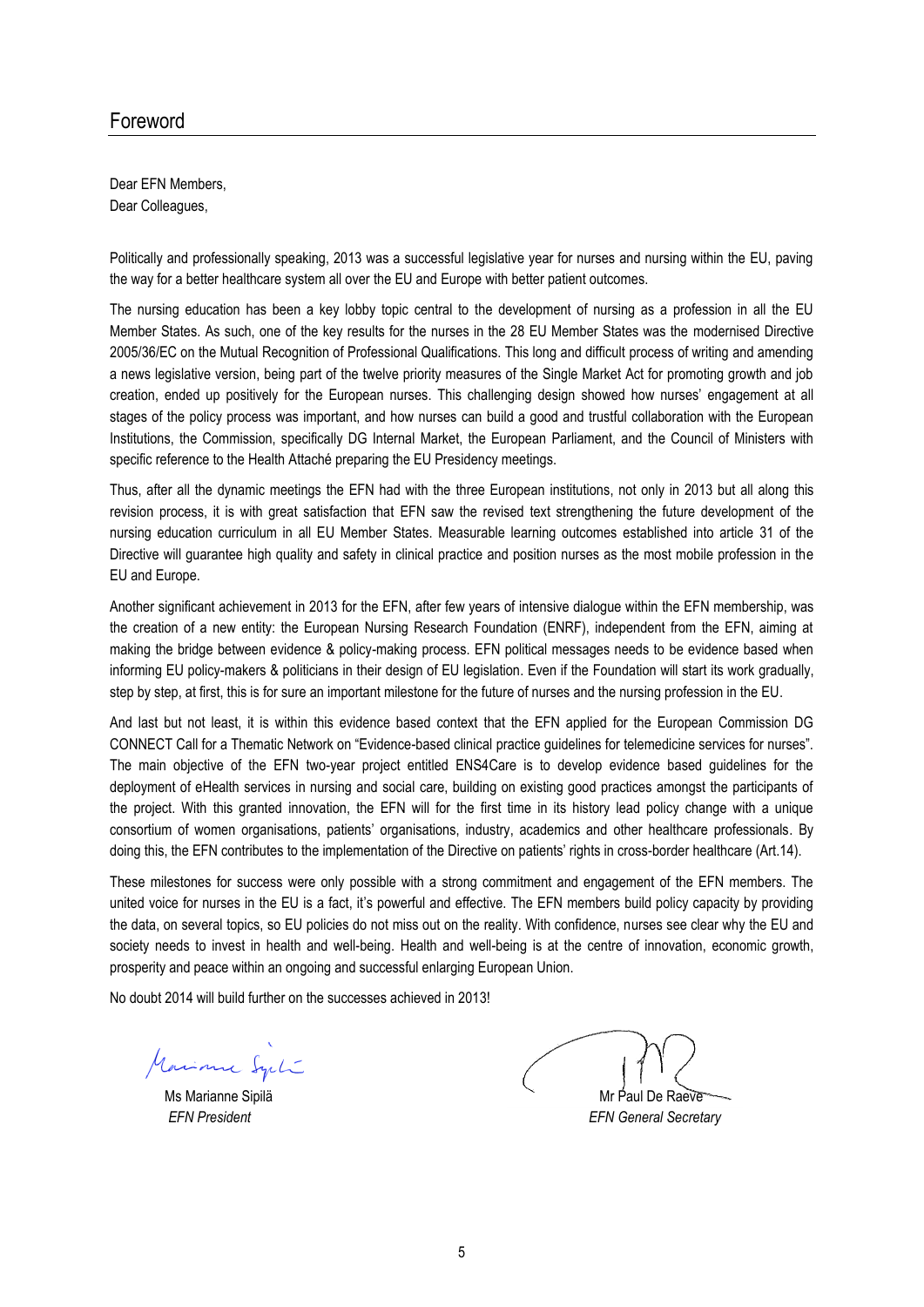In line with the [EFN Strategic and Operational Lobby Plan 2009-2013,](http://www.efnweb.be/wp-content/uploads/2011/11/Updated_EFN_Strategic_and_Operational_LobbyPlan_2009-2013_EN.pdf) and building on the achievements of previous years, the EFN focused on three key policy areas, in 2013: [Education,](http://ec.europa.eu/internal_market/qualifications/policy_developments/legislation_en.htm) [EU Workforce](http://ec.europa.eu/health/workforce/mobility/index_en.htm) for Health, and Patient Safety & Quality of [Care,](http://ec.europa.eu/health-eu/care_for_me/patient_safety/index_en.htm) including [e-Health.](http://ec.europa.eu/health-eu/care_for_me/e-health/index_en.htm)

#### **1. EDUCATION**

#### **Directive 36**

As in 2012, the EFN's main focus in 2013 was the modernisation of [Directive 2005/36/EC](http://ec.europa.eu/internal_market/qualifications/future_en.htm) aiming to consolidate and modernise the rules regulating the mutual recognition of professional qualifications in the EU Member States.

Although the vote in the ENVI Committee of the European Parliament on 6 November 2012 turned out to be devastating for the nursing education and profession, MEP Bernadette Vergnaud made it to be a successful legislative act. Jürgen Tiedje, from the European Commission Internal Market Directorate General, the Cypriote and Irish EU Presidencies, and the EFN supported Bernadette Vergnaud in getting the Council, especially the Germans, for the introduction of eight learning outcomes, with the opportunity, through delegated acts, to reform the nursing education in the EU with 4.600 hours of which half need to be clinical practice outplacements. We can therefore say that the successful point from the challenge of updating the nurse education requirements is the inclusion of 8 key descriptors as learning outcomes that focus on the content and quality of the nurse education and as such tries to harmonise the different nursing education pathways.

Finally approved by the Competitiveness Council, on 15 November 2013, following the agreement with the European Parliament at first reading, on 9 October 2013, and intense political debates and lobbying process, the approved modernised Directive became a positive legislative outcome which strengthens the minimum requirements for the nursing profession, and empowers the nurses in the future healthcare systems. Nevertheless, the concrete work of transposition into national legislation and incorporation into the curriculum of each nursing school still needs to be undertaken in the coming years by the EU Member States. All the existing systems of nursing education in the EU must ensure that they "catch up" with the new requirements as set out in the Directive, including a clear set of descriptors (Art. 31) that determines the independence of the nursing profession. The EFN will continue leading the design of Annexe V through delegated acts and will make sure that new countries entering the EU comply with this modernised Directive.

#### **Continuous Professional Development**

Another essential topic for the nursing profession, as a way to ensure that they are able to update their knowledge, skills and competences regularly, is the Continuous Professional Development (CPD) that the EFN followed very closely in 2013, and which will remain high on the EFN political agenda in 2014, taking into account that CPD is being strengthened in the modernised Directive 36.

As a key political priority for the European Commission, a [call for tender](http://ec.europa.eu/eahc/health/tenders_H07_2013.html) was launched in May 2013 on mapping CPD practices for the health sectoral professions. The EFN is actively taking part in this process through the 12 month EU project on CPD, lead by CPME, together with the Dentists (CED), the Midwives (EMA), the Pharmacists (PGEU) and EPHA, launched in October 2013 *(for more information see 'EU projects', page 14).* In 2006, the EFN published a report on CPD, reviewed by the EFN members in 2012. Building on these data collected, the EFN will contribute to the sectoral CPD study mapping CPD in the EU. In order to move forward in the right way, the study participants identified experts to advise them on the progress made. For EFN, Dorota Kilanska (Polish Nurses Association) and Maximo Gonzalez (Spanish General Council of Nursing) have been selected as experts to the network.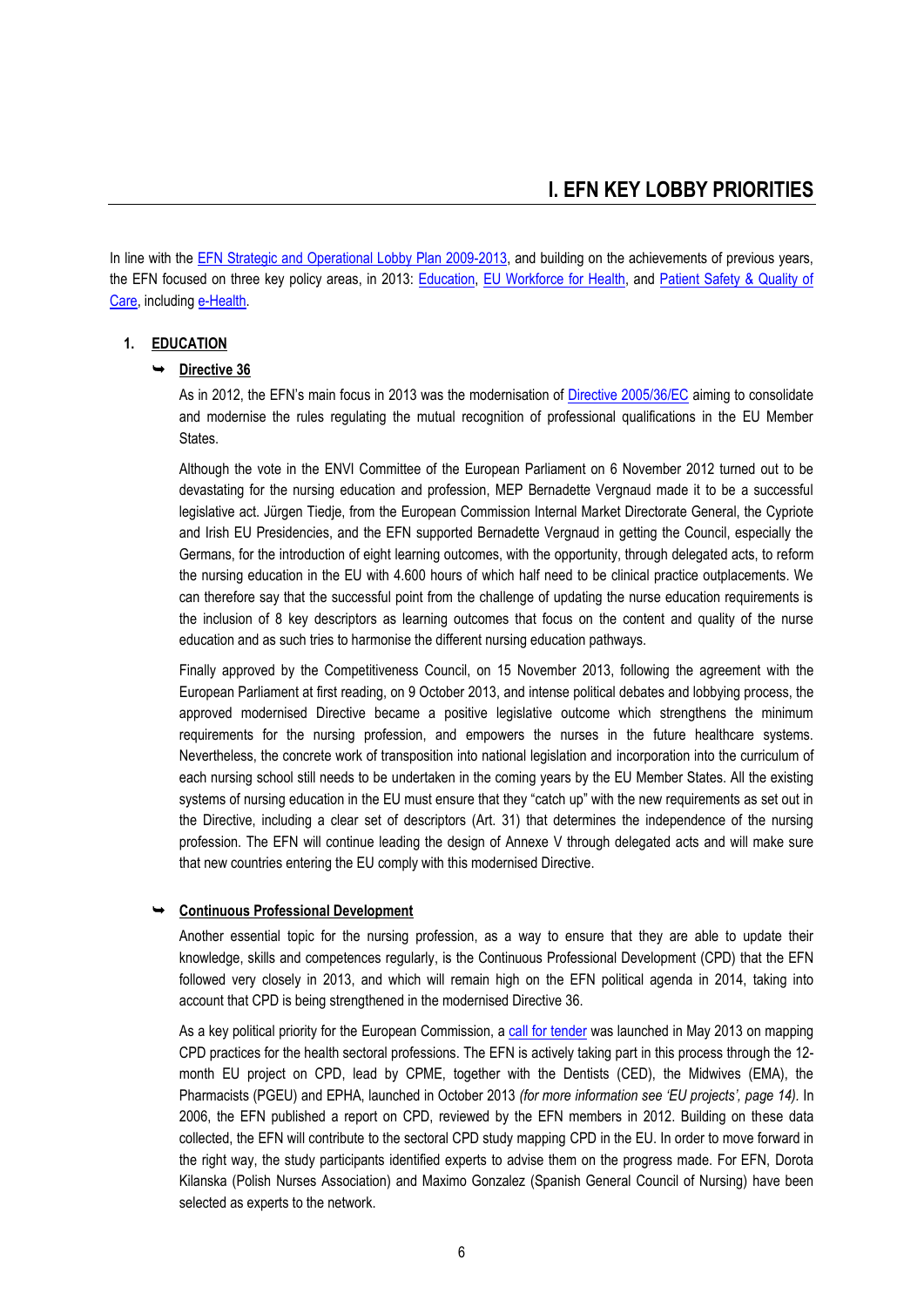Discussing this item in the last EFN General Assembly in FYR Macedonia, September 2013, the EFN Professional Committee stressed the importance of emphasising the benefits of CPD in terms of patient outcomes and the need to explore different tools and methods for CPD and not promoting only one specific tool. From a political perspective, one of the crucial points is drafting the EU recommendations on CPD. The Commission clearly supports the development of an EU Framework for CPD that can support nurses credentialing and improving patient safety and quality of care to ensure optimal patients outcomes.

#### **European Professional Card**

Introduced in the modernised Directive 36, the [European professional card](http://ec.europa.eu/internal_market/qualifications/policy_developments/european_professional_card/index_en.htm) aims to facilitate the free movement of professionals in the EU and, as such, simplify and speed up the process of mutual recognition for those who want to [move](http://ec.europa.eu/internal_market/qualifications/index_en.htm) within the EU. In times of austerity and cuts, free movement is crucial for nurses.

For many years now, the EFN has been fully engaged in the policy process providing the evidence for getting the best political compromises on mobility, with simplified procedures and greater trust and transparency in the recognition process. In 2011, the EFN was invited to participate to the Steering Group on the European Professional Card, and led the case study for the introduction of a European Professional Mobility Card (ecertificate) for nurses with concrete recommendations on how this tool through the Internal Market Information System (IMI) would facilitate nurses' mobility in the EU. Encouraged by the EU representatives to have a prominent role in taking this issue forward once the modernised directive was approved, the EFN followed closely this topic, and discussed the introduction of the European Professional Card in EFN governance bodies, and with the EU Officials to advance the political agenda.

In continuing setting the political agenda, the EFN sent a [letter](http://www.efnweb.be/wp-content/uploads/2013/06/Letter-to-Michel-Barnier-EPC-Nurses-03-06-2013.pdf) to the European Commissioner Barnier, in June 2013, to formally express its interest and commitment to further engage in the implementation of a European Professional Card (e-certificate) and offer EFN´s expertise in order to make this proposal a trustful, practical and ambitious reality empowering nurses in their mobility. Officially welcomed by Commissioner Barnier in a [press](http://europa.eu/rapid/press-release_MEMO-13-552_en.htm)  [release,](http://europa.eu/rapid/press-release_MEMO-13-552_en.htm) the European Commission and the European Parliament welcomed the nurses' interest in being one of the first professions to use the European professional card and their willingness to build trust in the system. Nevertheless, the governmental chief nurses and the national representatives to the Commission coordinators meeting play a central role to make it happen!

Also, the Polish Nurses Association - an EFN Member - [provided its input](http://www.yourideasforeurope.eu/en/ideas/use-professional-mobility-card-nurses-method-facilitating-access-eu-labour-market-polish) to th[e Single Market Month,](http://www.yourideasforeurope.eu/en) held from 23 September to 23 October, and stressed the need to have this professional card for nurses as a method facilitating access to the EU labour market for the Polish nurses. This is valid for all the nurses around the EU.

Once the Directive 36 comes into force, several mechanisms, such as the [IMI system,](http://ec.europa.eu/internal_market/imi-net/index_en.html) will ensure that the European nurses wishing to move in the EU can request a European Professional Card that will prove that their qualifications are fully recognised in their home country. The first European Professional Cards could be delivered end of 2015/early 2016, if the revised Directive is implemented in the Member States.

#### **2. EU WORKFORCE FOR HEALTH**

According to the European Commission's European Vacancy and Recruitment [Report](http://www.efnweb.be/ec.europa.eu/social/BlobServlet?docId=9228&langId=en) 2012, the health sector belongs to the 'top bottleneck occupations' in Europe for which vacancies are difficult to fill in. On the other hand, according to the European Commission's Employment Directorate, the healthcare sector is among the rare ones where demand for labour is increasing. A positive result explained by the combined effects of an ageing population, advances in technology, treatments and people expecting higher quality service and greater emphasis on preventative care.

Recognised as lead in this crucial debate for the nursing profession, the EFN has been lobbying hard to get concrete outcomes, and as such has been focussing mainly in 2 key 'initiatives': [Joint Action on Health Workforce Planning](http://euhwforce.weebly.com/)  [and Forecasting](http://euhwforce.weebly.com/) – an EU project in which the EFN is a partner, aiming at creating a platform for collaboration and exchange between Member States to prepare the future of the health workforce planning and forecasting *(For more information see 'EU projects', page 13);* and the European Skills, Competences and Occupations taxonomy [\(ESCO\)](http://ec.europa.eu/social/main.jsp?langId=en&catId=89&newsId=852) Reference Group "Healthcare and social work activities" of the European Commission for which the EFN has been appointed as expert in 2012. In both initiatives, the EFN has been advocating to get the 4 nursing care continuum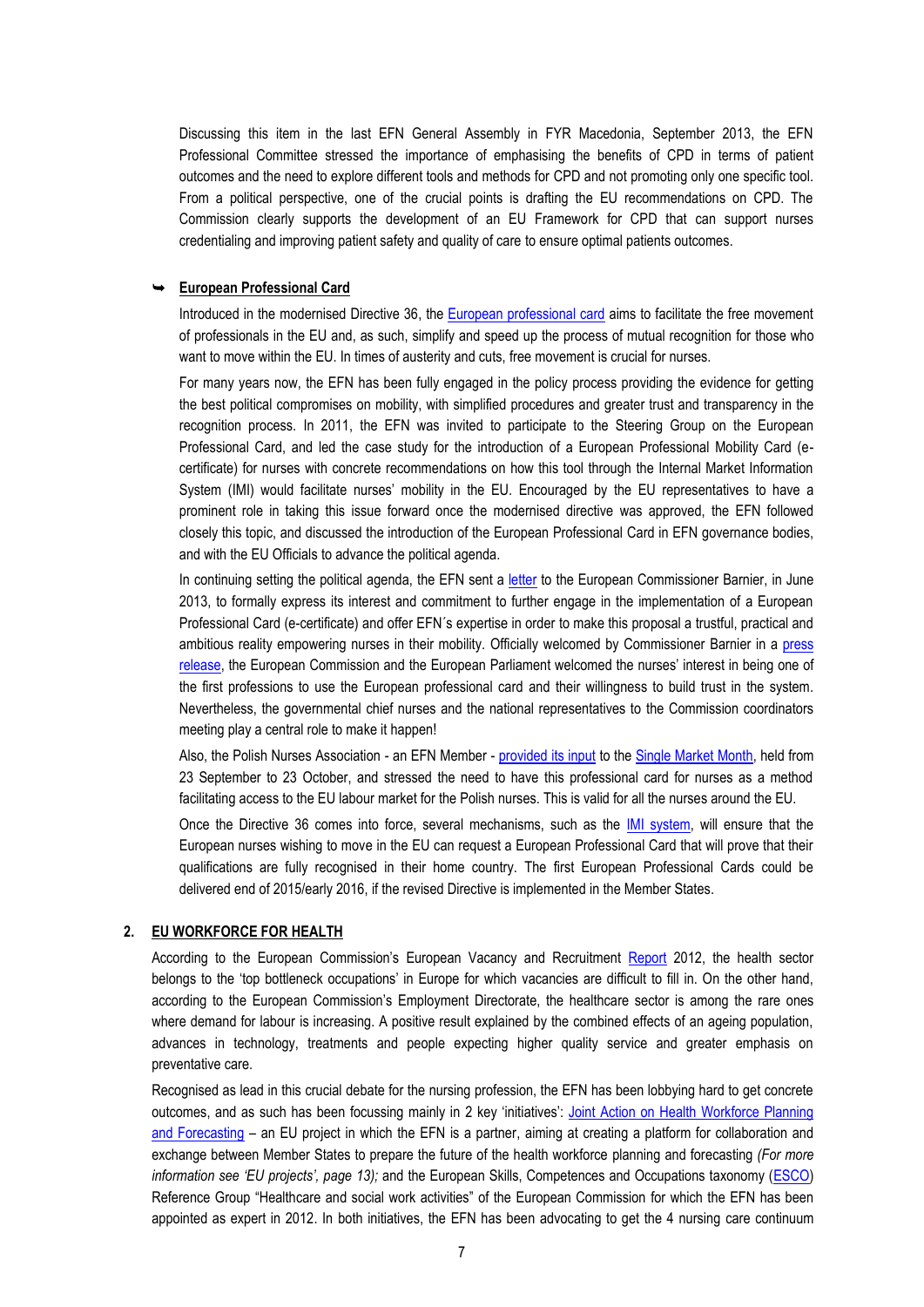categories - Healthcare Assistant, Registered Nurse, Specialist Nurse, Advanced Nurse Practitioner - as agreed by the EFN Members in October 2012, to be taken up when collecting comparable data to plan and forecast the EU nursing workforce next to making clear their skill mix and occupational profiles.

Next to these 2 initiatives, the EFN has also been lobbying on the urgent need for an EU [Skills Council](http://www.efnweb.be/wp-content/uploads/2013/09/EFN-Position-Statement-on-the-development-of-a-European-Skill-Council-Final102012.pdf) for Nursing and Social Care, especially now the modernised [Directive 2005/36/EC](http://ec.europa.eu/internal_market/qualifications/policy_developments/legislation/index_en.htm) has been approved. Being also a member of the [High Level Working Group on EU Workforce for Health,](http://ec.europa.eu/health/workforce/policy/index_en.htm) the EFN took part in the [meeting](http://ec.europa.eu/health/workforce/events/ev_20130412_en.htm) organised on 12 April 2013, in Brussels, to review the state of play to take forward the [Action Plan for the EU health workforce,](http://ec.europa.eu/dgs/health_consumer/dyna/enews/enews.cfm?al_id=1247) one vear after its adoption, to be informed on the recent research findings on health professional mobility in a changing Europe, as well as on the [Structural/Cohesion Funds 2014-2020.](http://ec.europa.eu/regional_policy/what/future/index_en.cfm) Finally, as a member of the European Public Health Alliance [\(EPHA\)](http://www.epha.org/), the EFN also participated in the meetings of EPHA Working Group on Health Professionals, to discuss on implementation of the EU Action Plan on Health Workforce and the EU Health Workforce planning challenges. *For more information see 'Building Alliances', page 16).*

This key topic will be kept in the EFN political agenda for the coming years.

#### **3. PATIENT SAFETY AND QUALITY OF CARE**

[Patient safety and quality of care](http://ec.europa.eu/health-eu/care_for_me/patient_safety/index_en.htm) is an important topic for the EU and EFN members' policy agendas. In policy design, safety and quality of care should be considered as the basic parameters for an effective healthcare sector, and nurses remain instrumental in initiating change and innovation, at local, regional and national level. The EFN is consistently lobbying for patient safety and quality of care to be included as a core part of all health education and for concrete support for research and exchange of results between the EU Member States.

Aiming to make sure that the nurses' views were being taken into account and that the EU legislation was in line with the EFN policy, the EFN focussed in 2013 on:

#### **a. Patient Safety**

By participating and presenting nurses' views in several key lobby initiatives/events, such as:

 The **[Joint Action on Patient Safety and Quality of Care \(PaSQ\)](http://pasq.eu/)** aiming at building upon methods and tools developed by the EUNetPaS project (2008-2010), in which the EFN was also involved in, relevant international collaborations, and previous EU-supported patient safety projects. It's general objective is to support the implementation of the [Council Recommendations on patient safety,](http://www.consilium.europa.eu/uedocs/cms_Data/docs/pressdata/en/lsa/108381.pdf) and to strengthen cooperation between Member States, international organisations and stakeholders by creating a permanent collaborative network for collaboration so they can identify and exchange good practices on issues related to the quality of healthcare, including patient safety and patient involvement. *For more information see 'EU projects', page 11.*

Linked to this Joint Action and to the Horizon 2020, the EFN is focussing on **Patient Empowerment**, an essential condition for promoting better quality of care, enhanced patient safety, a paramount concept for modernising health systems, and a good way for patients and professionals to work in partnership. The EFN believes that patient empowerment and engagement are central for realising self-management and orienting citizens to actively contribute to their own health improvement and well-being. Nurses play a fundamental role in the new patients' roles and needs, especially in the context of the cross-border patient's care. Through regular sustained direct patient contact, appropriate support and health coaching they can make a significant contribution to supporting patient empowerment.

 The **European Commission [Patient Safety & Quality Care Working Group](http://ec.europa.eu/health/patient_safety/events/ev_20130308_en.htm)**, engaging the 28 EU Member States and the EU Health Stakeholders, such as: CPME, PGEU, EPF, HOPE, EHMA and EFN. In 2013 the EFN participated in the several meetings organised by the working group, which continues to work towards facilitating a platform of information exchange on current work in the field of healthcare quality at Member State and European levels, on existing and emerging issues, priorities and on innovative solutions.

Linked to the CPD policy design, the EFN is also taking part in the European Commission Patient Safety & Quality Care **subgroups on Education and Training, and on Reporting and Learning Systems**. These 2 subgroups are aiming to develop a set of recommendations to orient and guide the EU Member States in effectively implement the [Council recommendations on patient safety,](http://ec.europa.eu/health/patient_safety/docs/council_2009_en.pdf) particularly in the fields of education, and reporting & learning systems. The work being done acknowledges previous experiences and material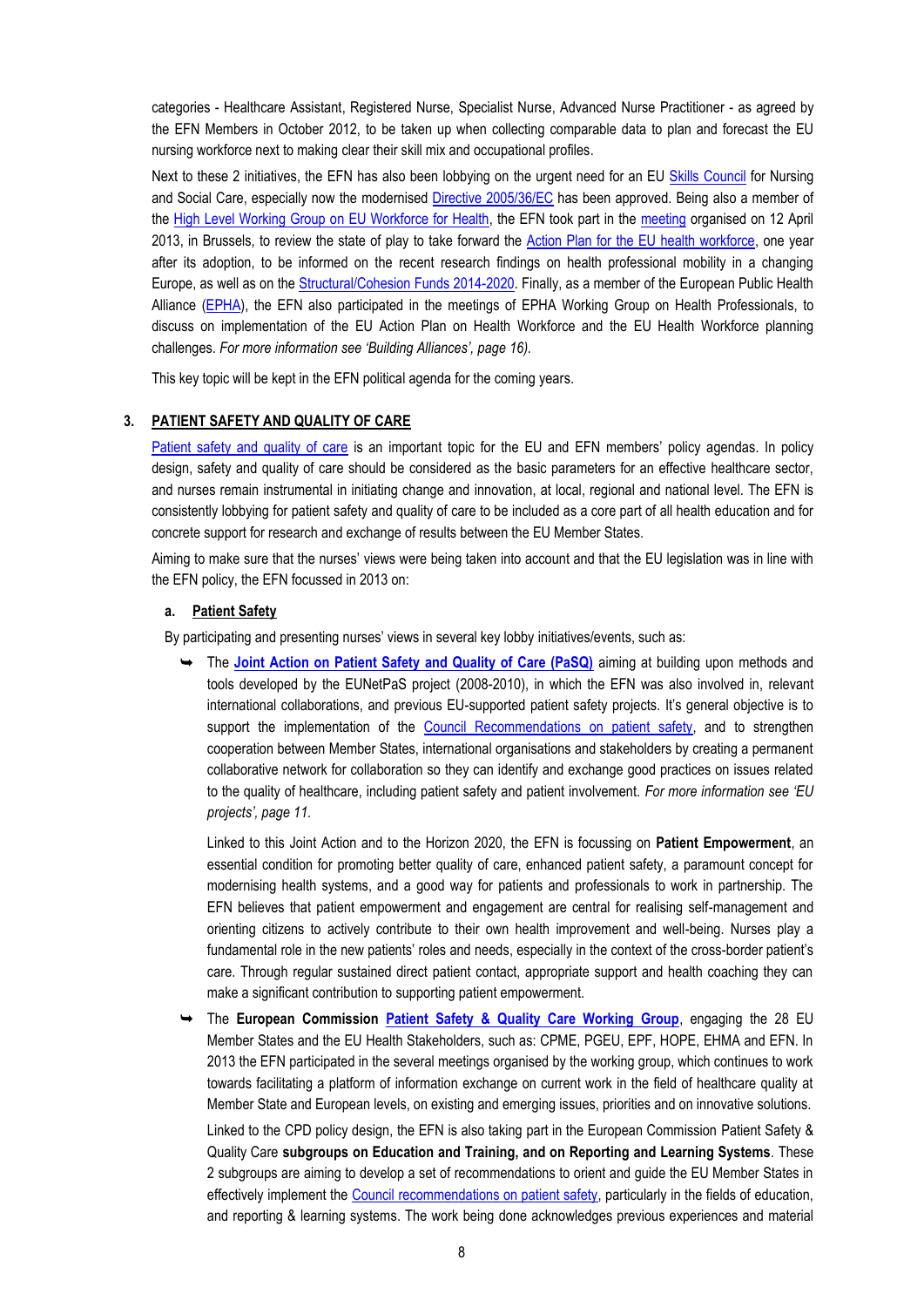already developed by [WHO,](http://ec.europa.eu/health/patient_safety/docs/ev_20130308_co02_en.pdf) experiences from the Member States and the results from EUNetPaS EU [Project.](http://www.eunetpas.eu/)

#### **b. Investing in Health**

Set as a priority in the European Commission Social [Investment Package,](http://ec.europa.eu/health/strategy/policy/index_en.htm) this is a key topic for the EFN. After a long lobby process from all the EU health stakeholders, including the nurses, the EU finally recognises the importance of investing in health for a job-rich recovery and establishes the role of health as integral to the [Europe](http://ec.europa.eu/europe2020/index_en.htm)  [2020 strategy.](http://ec.europa.eu/europe2020/index_en.htm) The EU also recognises that investments in health through Structural Funds should be more efficient and effective. As such, a group of Member States, supported by the European Commission, developed a toolbox to assess the Member States in accessing and applying for Structural Funds in a more effective way. Already tested by Hungary (who hosts this tool) and Slovakia with positive results, this is something the EFN Members should look at. The national programmes should be launched beginning 2014. Therefore, investing in health will continue to be a key priority for the EFN in 2014.

#### **c. eHealth**

Another essential issue in patient safety and quality of care, is 'eHealth'. At EU level, the introduction of [eHealth](http://ec.europa.eu/health-eu/care_for_me/e-health/index_en.htm) services is facilitating access to healthcare, whatever the geographical location, thanks to innovative tele-health and personal health systems. [eHealth](http://ec.europa.eu/health-eu/care_for_me/e-health/index_en.htm) is also breaking down barriers, enabling health service providers (public authorities, hospitals) from different Member States to work more closely together. Given the nurses' role as key end-users, the EFN's input to the governance of eHealth is essential as is the need to be part of the process when designing and implementing the structure to ensure continuity of care at home and across borders. As such, next to the several meetings the EFN attended in 2013, as for example: [DG Connect Information Day on CIP](https://ec.europa.eu/digital-agenda/sites/digital-agenda/files/funding_instruments.pdf) in January 2013, on how to apply for the call for tender on Clinical practice guidelines for eHealth Services; EC-OECD [Workshop](http://www.himsa-info.eu/00him/events/call-for-nominations-ec-oecd-workshop-benchmarking-information-and-communication-technologies-in-health-systems/) on Benchmarking Information and Communication Technologies in Health Systems, in April 2013, to discuss the results of 2 surveys launched by DG Connect on deployment and use of e-Health services among European acute Hospitals and General Practitioners (GP); [eHealth week,](http://www.ehealthweek.org/) held in Dublin, in April 2013; the thinktank Weber Shandwick panel discussion on e-health, mHealth and EU-US Memorandum of Understanding, in October 2013, to discuss the implementation of the eHealth Action Plan 2012-2020 and current policy initiatives, how these could help foster collaboration at global level; and current and future eHealth cooperation between the European Union and the United States; the EFN is participating in some key initiatives as:

#### **EU Projects**

- **European e-Health [Governance Initiative](http://ec.europa.eu/information_society/activities/health/policy/ehealth_governance_initiative/index_en.htm)** (eHGI) aiming to provide political support to the eHealth Network set under the auspices of the Patient's Rights in Cross-Border Healthcare Directive. Key priorities are interoperability and guidelines for the establishment on minimum health information exchange Member States.
- **[SmartCare](http://pilotsmartcare.eu/home/)** aiming to enable the delivery of integrated care to older people to support them to live independent lives within the community by providing the necessary ICT tools. Guidelines and specifications for procuring, organising and implementing services based on integrated care (health & social services) will be produced. In addition, two clinical pathways will describe all the necessary steps, professionals and resources involved for coordinating two specific care processes, discharge and independent long-term living.
- **[Chain of Trust](http://www.chainoftrust.eu/)** that came to an end in January 2013, and which was aiming to assess the perspectives of the main end users (health professionals and patients) of telehealth services to see whether and how views have evolved since the initial deployment of telehealth, and what barriers there still was to building confidence in and acceptance of this innovative type of services.
- **[ENS4Care](http://www.ens4care.eu/)** EFN EU project aiming at developing evidence based guidelines for the implementation of eHealth services in nursing and social care, building on existing good practices across the European regions on 4 main topics: prevention, integrated care, advanced roles and ePrescribing.

*For more information on these projects, see 'EU projects' item, page 11.*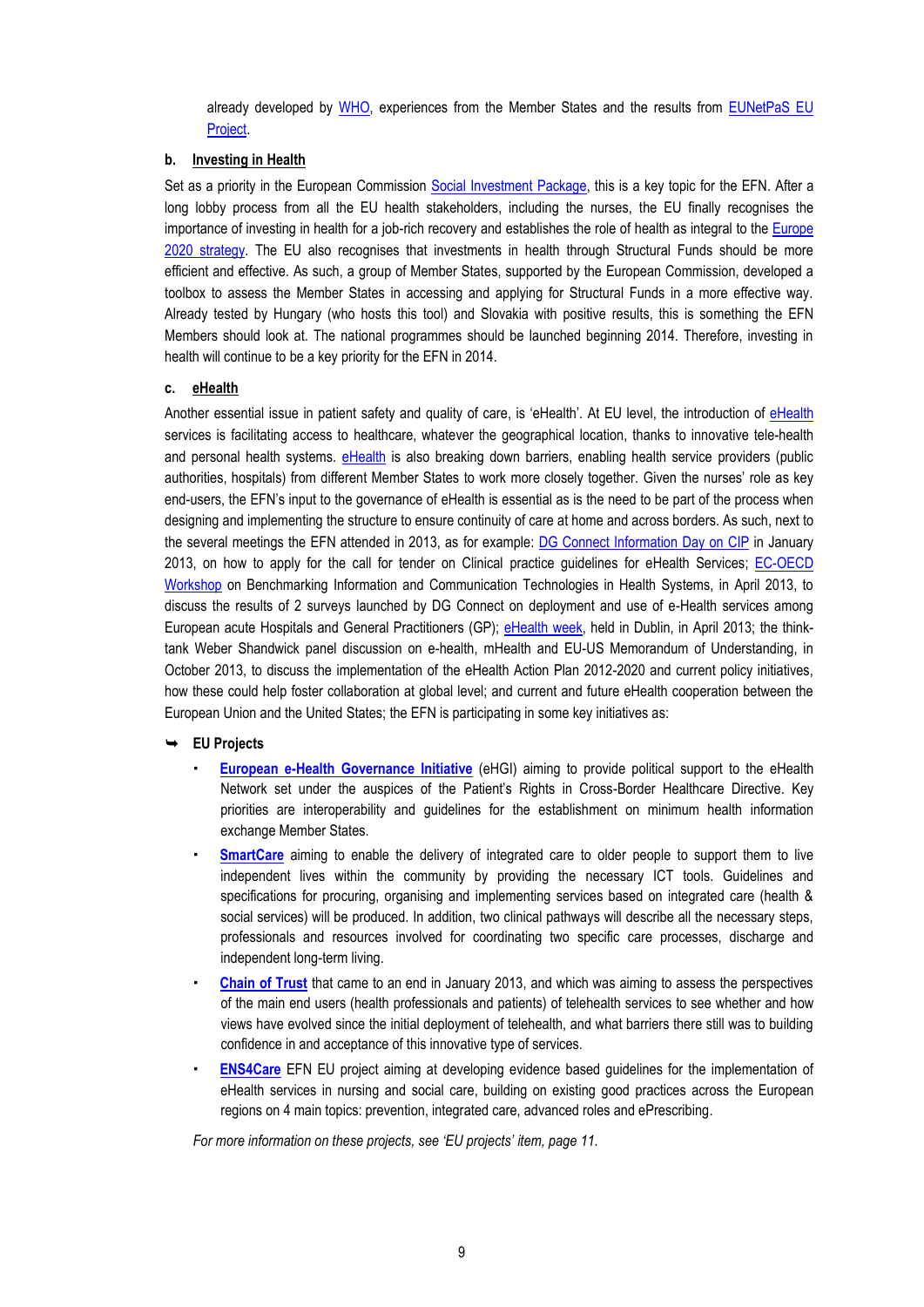#### **Working Groups**

- **[eHealth Stakeholder Group](http://ec.europa.eu/digital-agenda/en/digital-life/health)** which purpose is to support the [EU's Digital Agenda](http://ec.europa.eu/digital-agenda/) and ongoing eHealth initiatives with the European Commission DG Connect. Furthermore, it gives good opportunities to the EU health stakeholders to set the political priorities to better address how to foster the use of ICT tools to support a more efficient delivery of health and social care. Meeting on 29 January, 15 May, 30 September, and 1<sup>st</sup> October 2013, the group focussed on the following key topics: [eHealth Action Plan](http://europa.eu/rapid/press-release_MEMO-12-959_en.htm?locale=EN) (including the future Green Paper on mHealth), patient access to health records, interoperability, health inequalities, skills, and workforce.
- **EU-US eHealth cooperation** Launched in June 2013 by the European Commission's DG CONNECT and the U.S. Department of Health and Human Services, the Office of the National Coordinator for Health Information Technology (ONC), this new joint initiative addresses the need for international interoperability of health records and to improve the eHealth skills of the current workforce.

Looking into 2014, the EFN will continue to engage and lead some eHealth initiatives and contribute its developments to several meetings in order to give the nurses' views as end users and to bring to the forefront best practice guidelines on eHealth services.

#### **d. Sharps Injuries**

Taking further the approval of the [Directive 2010/32/EU](https://osha.europa.eu/en/legislation/directives/sector-specific-and-worker-related-provisions/osh-directives/council-directive-2010-32-eu-prevention-from-sharp-injuries-in-the-hospital-and-healthcare-sector) on Sharp Injuries, on 10 May 2010, and that it should have been implemented into national legislation by all the EU Member States since May 2013, the EFN launched an [online](http://www.efnweb.be/?p=4697)  [questionnaire](http://www.efnweb.be/?p=4697) aiming to reach frontline healthcare professionals working in the field to to evaluate the state of implementation of Directive into their daily practice. With almost 7.000 responses received, the 25 questions (available in several languages) gave nurse leaders, policy-makers and politicians a clear view on its state of play in the EU (+ EEA). The results of this survey compiled in a report presented at th[e European Biosafety Summit](http://www.europeanbiosafetynetwork.eu/) held in Warsaw on 2 December 2013, showed that overall there is a positive implementation of the Directive into the clinical practice. A majority of respondents from the 27 countries represented in this analysis, have measures in place to prevent sharps injuries. Nevertheless, the approach towards sharps injuries shall be the one of zero-tolerance, meaning that our objective should be looking at reaching a 100% prevention of sharps injuries at the hospital and healthcare settings as a necessary condition for a healthy and competent workforce for health.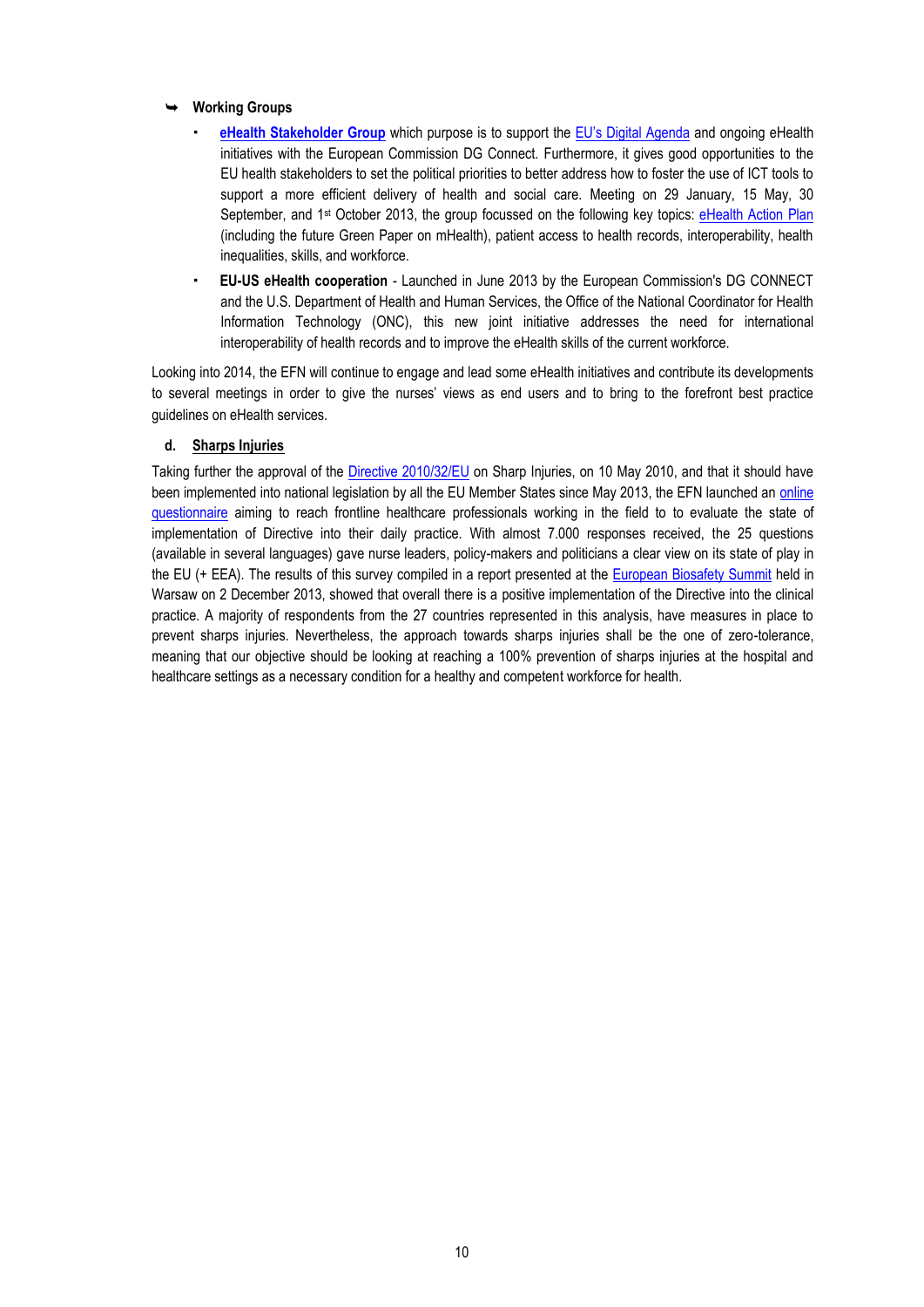#### **A. CHAIN OF TRUST**



Co-financed by the [EU Public Health Programme](http://ec.europa.eu/health/programme/policy/2008-2013/index_en.htm) and coordinated by [the European](http://www.eu-patient.eu/)  [Patients' Forum \(EPF\),](http://www.eu-patient.eu/) this [EU project](http://www.chainoftrust.eu/) came officially to an end on 24 January 2013, in Brussels, with the organisation of a multi-stakeholder conference aiming to share with

the participants the [main outcomes and recommendations.](http://www.eu-patient.eu/Documents/Projects/ChainOfTrust/EPF-report-web.pdf) 

Started in January 2011, this two-year project was aiming to assess the perspectives of the main end users of telehealth services, i.e. patients, doctors, nurses and pharmacists across the EU, to see whether and how views have evolved since the initial deployment of telehealth, and what barriers there still are to building confidence in and acceptance of this innovative type of services.

As a key partner in this project (together wit[h PGEU,](http://www.pgeu.eu/) [CPME,](http://www.cpme.eu/) [TIF,](http://www.thalassaemia.org.cy/) [NST,](http://www.telemed.no/index.php?language=en) & [SUSTENTO\)](http://www.sustento.lv/?lang=en), the EFN participated in the final conference, together with the EFN members from Norway, Sweden, Finland, and the students (ENSA) representing also the nurses' voice in the meeting. The [main conclusions](http://www.eu-patient.eu/Documents/Projects/ChainOfTrust/EPF-report-web.pdf) show the complex nature of trust, and found essential elements in creating confidence and the need to embrace end-users' needs into the whole process, as well as their necessary involvement from the conception phases. These [findings](http://www.chainoftrust.eu/findings) and recommendations will now be used to inform policies and decision-making at various levels.

#### **B. E-HEALTH GOVERNANCE INITIATIVE**



Working to establish a governance structure for eHealth within Europe in order to ensure continuity of healthcare both at home and across borders *[\(Directive 2011/24/EU](http://ec.europa.eu/health/cross_border_care/policy/index_en.htm) on the application of patients' rights in cross-border healthcare)*, the [e-Health Governance](http://www.ehgi.eu/)  [Initiative \(eHGI\)](http://www.ehgi.eu/) 3-year project (February 2011 - January 2014), is led by high level

representatives of the EU Member States (Ministries and public institutions; Private organisations of doctors, patients, nurses, and pharmaceutical industry; Representatives of hospitals and healthcare providers; Industry associations;) and co-financed by the **European Commission** through two different instruments: Joint Action and Thematic Network. The eHGI is about making [eHealth](http://ec.europa.eu/health-eu/care_for_me/e-health/index_en.htm) fit for practice and was presented as a political initiative aiming to support the political work of the e-Health governance structure of the EU Member States in developing strategies, priorities, recommendations and guidelines on how to develop [eHealth](http://ec.europa.eu/health-eu/care_for_me/e-health/index_en.htm) in Europe.

In 2013, the EFN contributed to the project by attending the ehealth week in Dublin on 13-15 May, which connected policy makers, health care professionals and other experts for knowledge and best practices sharing on Patient Empowerment; Patient Safety; Cross-Border eHealth Solutions/Interoperability; eHealth as a Business Driver; and Successful Telemedicine and Mobile Health Solutions.

#### **C. JOINT ACTION ON PATIENT SAFETY AND QUALITY OF CARE**



Co-financed by the [EU Public Health Programme](http://ec.europa.eu/health/programme/policy/2008-2013/index_en.htm) and coordinated by the Haute Autorité [de Santé](http://www.has-sante.fr/) (HAS), this three-year project started in April 2012 to end in March 2015. Building on the experience and network of the EU project **European Union Network for** 

[Patient Safety](http://www.eunetpas.eu/) (EUNetPaS), in which the EFN was also a partner, this [Joint Action](http://www.pasq.eu/) is aiming to contribute to Patient Safety and good Quality of Care by supporting the implementation of the [Council Recommendation on Patient Safety,](http://ec.europa.eu/health/patient_safety/docs/council_2009_en.pdf) approved in 2009, through the cooperation between the EU Member States, the EU stakeholders and the international organisations on issues related to quality of health care, including Patient Safety and Patient Involvement. It also aims at promoting the involvement of stakeholders through national platforms organised around PaSQ [National Contact](http://www.pasq.eu/Contact/NCP.aspx)  [Points](http://www.pasq.eu/Contact/NCP.aspx) (NCPs) in every participating EU Member State who will be also the contact points for PaSQ matters in their respective countries.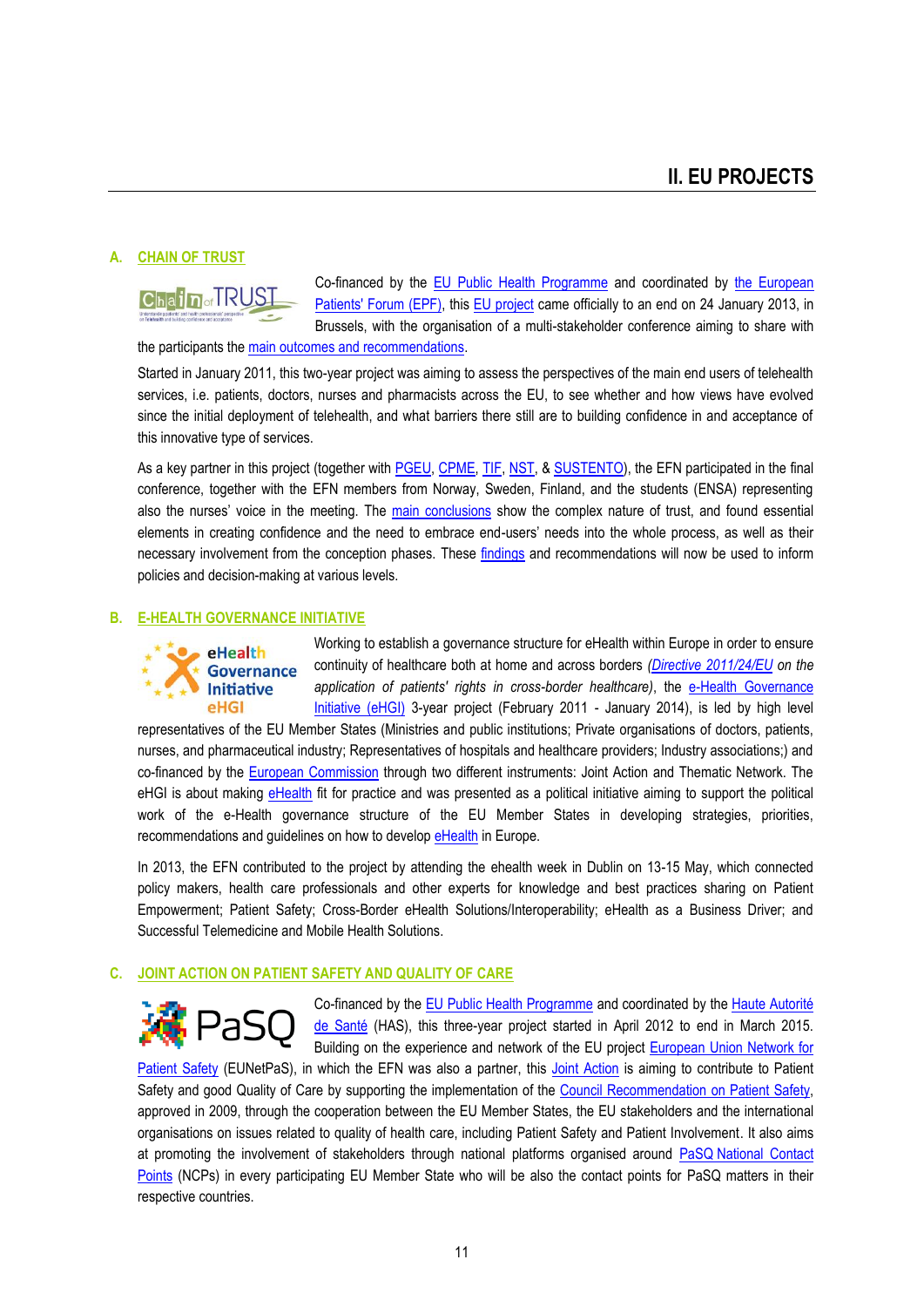More specifically PaSQ will facilitate exchanges of Member States experiences to improve Patient Safety and Quality of Care at national or regional levels, and within healthcare organisations (HCOs). As such, the Joint Action will promote the implementation of selected Safe Clinical Practices in HCOs of participating Member States. These good practices will be selected with a preference for those that are validated, transferable, and relevant for most Member States and their respective healthcare systems. In the long run, this voluntary exchange of experiences may lead to a peer review system for quality management systems in healthcare. The main outcome of this project will be the consolidation of the permanent network for Patient Safety established under EUNetPaS.

As partner in this project, namely in WPs 4, 5, 6 & 7, the EFN participated, in 2013, in several [meetings](http://www.pasq.eu/Events/EventsChronologically/Events2013.aspx) & teleconferences organised throughout the year, namely:

#### **PaSQ Coordination meetings**

Held on 14-15 January 2013, in Berlin, and on 17-18 October 2013, in Paris, where the project partners were updated on the state of play of all the WPs, the milestones reached, the activities to be taken forward, and the progresses still to be made. Many Good Clinical and Organisational Practices have been identified in WP4, WP5 and WP6 *(see [PaSQ Website\)](http://www.pasq.eu/)*. Taking into account the EFN priority in this project - Identifying best practices and site visits – the EFN members are encouraged to liaise with their [National Contact Points](http://www.pasq.eu/Partners/PaSQPartners/MemberStates.aspx) involved in PaSQ and negotiate their engagement in the site visits. The next coordination meeting will take place on 29- 31 January 2014, in Budapest.

On 15 February 2013 the [European Patient's Forum](http://www.eu-patient.eu/) (EPF), being in charge of the data collection of safe clinical and good organisational practices, organised a meeting as a follow-up of the January Coordination meeting, to brief the partners on the progresses made in the project and namely in WP4 & 6, and the Exchange Mechanism survey.

#### **Work Packages meetings**

- **[WP4](http://www.pasq.eu/Project/WorkPackages/WP4.aspx) (Patient Safety Good Clinical Practices)** Focussing on identifying, assessing, and making visible good clinical practices in Patient Safety, and setting up exchange mechanisms around Safe Clinical Practices (SCPs). In order to have consistency with the SCPs identified (e.g.: Patient identification; Communication; Handover situations/Transfer of patients; Patient falls; Infection control, etc.), a team of reviewers, including the EFN, and at a second stage of the process the Member States National Contact Points, was put in place to make sure that the data provided in the [WIKI](http://www.pasq.eu/Wiki/PSandQCgoodpractices/PSPDisplay.aspx) platform was clear and understandable to everyone. To facilitate this process, and the reviewers' better exchange of experience and concerns, and to make sure that their comments and requests were adequately addressed, two teleconferences were organised on 16 July 2013 & 10 September 2013 + two face to face meetings during the coordination meetings.
- **[WP5](http://www.pasq.eu/Project/WorkPackages/WP5.aspx) (Patient Safety Initiatives Implementation)**  aiming to select, implement and monitor Safe Clinical Practices in Health Care Organisations of the participating Member States. As one of the task leaders for WP5 task IV "Training of Multiplicators" (running from July 2013 to December 2014), together with CPME & EHMA, the EFN participated in the teleconferences organised on 20 June 2013 and 15 October 2013 + two face to face meetings during the coordination meetings, to discuss on the concept for the training of the multiplicators. It was decided that each task leader + WP lead would be responsible for the organisation of webinar(s), in 2014, for one Safe Clinical Practice, facilitating the dissemination of the experiences around the implementation on the 4 practices selected (WHO Surgical Safety Checklist, Medication Reconciliation, Multimodal intervention to increase hand hygiene compliance and Paediatric Early Warning Scores (PEWS)) in 16 PaSQ Member States. Being in charge of organising a webinar on Medication Reconciliation in 2014, the EFN will bring in experts and other health professionals participating in the implementation of the medication reconciliation within PaSQ as well as external participants wishing to learn more about the topic.

Being also one of the task leaders for WP5 task V "Monitoring and Assessment of Implementation Process", together with the European Patients' Forum (EPF), the EFN participated in the teleconference organised on 27 June 2013, to discuss task V questionnaires' proposal for the four clinical practices identified. The objective of these questionnaires is to serve as a basis to evaluate the implementation of the safe clinical practices, in the 16 PaSQ Member States.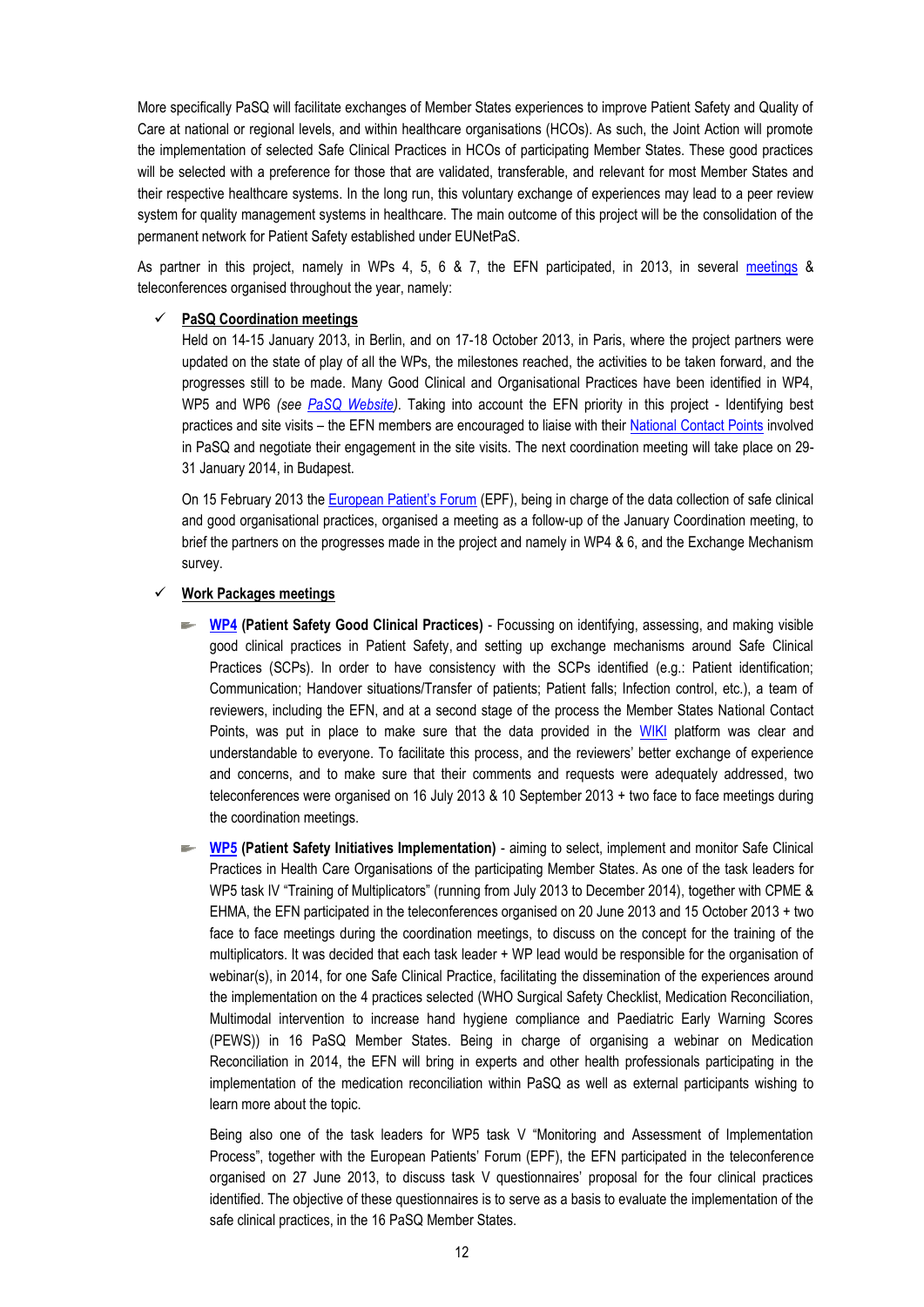**[WP6](http://www.pasq.eu/Project/WorkPackages/WP6.aspx) (EU Collaboration for Healthcare Quality Management Systems)** - aiming to strengthen cooperation between EU Member States and EU stakeholders on issues related to quality management systems in healthcare, including Patient Safety and Patient Involvement, this WP is focussing on activities, methods, and procedures being developed, organised and implemented at national or regional levels.

Over the summer 2013, the EFN undertook the review of a survey aiming to collect information about the Quality Management Systems in EU Member States; the most relevant Transferable Good Organisational Practices to be shared by EU Member States through Exchange Mechanisms in PaSQ; Perceived needs of EU Members for learning from Transferable Good Organisational Practices through the Exchange Mechanisms. This questionnaire, that was online from November 2012 to March 2013, and all the information provided by the regions and EU stakeholders, was also reviewed by the Member States National Contact Points.

The EFN also participated in the two face to face meetings held during the coordination meetings.

**[WP7](http://www.pasq.eu/Project/WorkPackages/WP7.aspx) (Network Sustainability)** - aiming to propose midterm objectives and means to develop/support a sustainable EU network of relevant Member States institutions for voluntary collaboration on Patient Safety and Quality of Care involving relevant EU stakeholders, the first objective of this WP is to contribute to the good implementation of the Council's Patient Safety Recommendation in the EU Member States. As such, the WP partners met on 30 September-1st October 2013, in Bratislava, + two face to face meetings during the coordination meetings, to discuss on the latest work package developments, its work plan, and on future actions to be undertaken to ensure the sustainability of the project.

#### **D. JOINT ACTION ON HEALTH WORKFORCE PLANNING AND FORECASTING**



Launched in April 2013, the [Joint Action on Health Workforce Planning and Forecasting](http://euhwforce.eu/) (JA EUHWF), led by the Belgian Health Ministry, is seen as crucial to support evidencebased policy and to tackle the expected future health workforce shortage in Europe. Being part of the [Action Plan for the EUHealthWorkforce](http://ec.europa.eu/health/workforce/policy/index_en.htm) - Part 1 "Improve workforce planning", as adopted by the European Commission in 2012, this project general

objective is to help countries to move forward on the planning process of health workforce and to prepare the future of the health workforce by creating a platform for collaboration and exchange between Member States. This will help the EU Member States to take effective and sustainable measures in terms of healthcare planning and forecasting.

As associated [partner](http://www.efnweb.be/?page_id=3058) in the project, the EFN participated in the several meetings organised throughout the year, namely:

- **The JA EUHWF Kick Off meeting held on 11 April 2013, in Brussels** where the Work Packages (WP) leaders introduced the scope and objectives of their respective work package and plans for the upcoming period.
- **WP4 (Data for health workforce planning) workshop organised on 13-14 June 2013, in Budapest.** The partners were briefed on the main activities planned for this WP until the next workshop, to take place in February 2014, as well as on the working methodology to be used in the coming three years to get the best possible outcomes in this project. Led by Hungary, this WP aims to provide key building blocks of health workforce planning and forecasting by better understanding and improving data and data collection, with a special focus on migration data.
- **WP5 (Exchange of good practices in planning methodologies) kick off meeting that took place on 16-17 May 2013, in Rome.** The participants were informed on the WP objectives and further steps to come. WP5 workshop focused on the review of forecasting models and explained the template on planning procedures of health workforce for different target groups. The EFN also participated in the **WP5 second meeting held on 19- 20 September 2013, in Milan**. The partners were briefed on the results of the survey undertaken over the summer to compile the current data and methodology for Workforce planning. Led by Italy, and closely linked to WP4, this WP aims at developing and promoting opportunities, conditions and tools within Member States to facilitate experiences sharing and enable countries to develop more effective workforce planning structures and models to forecast the needs and shortage of regulated health professions, as nurses.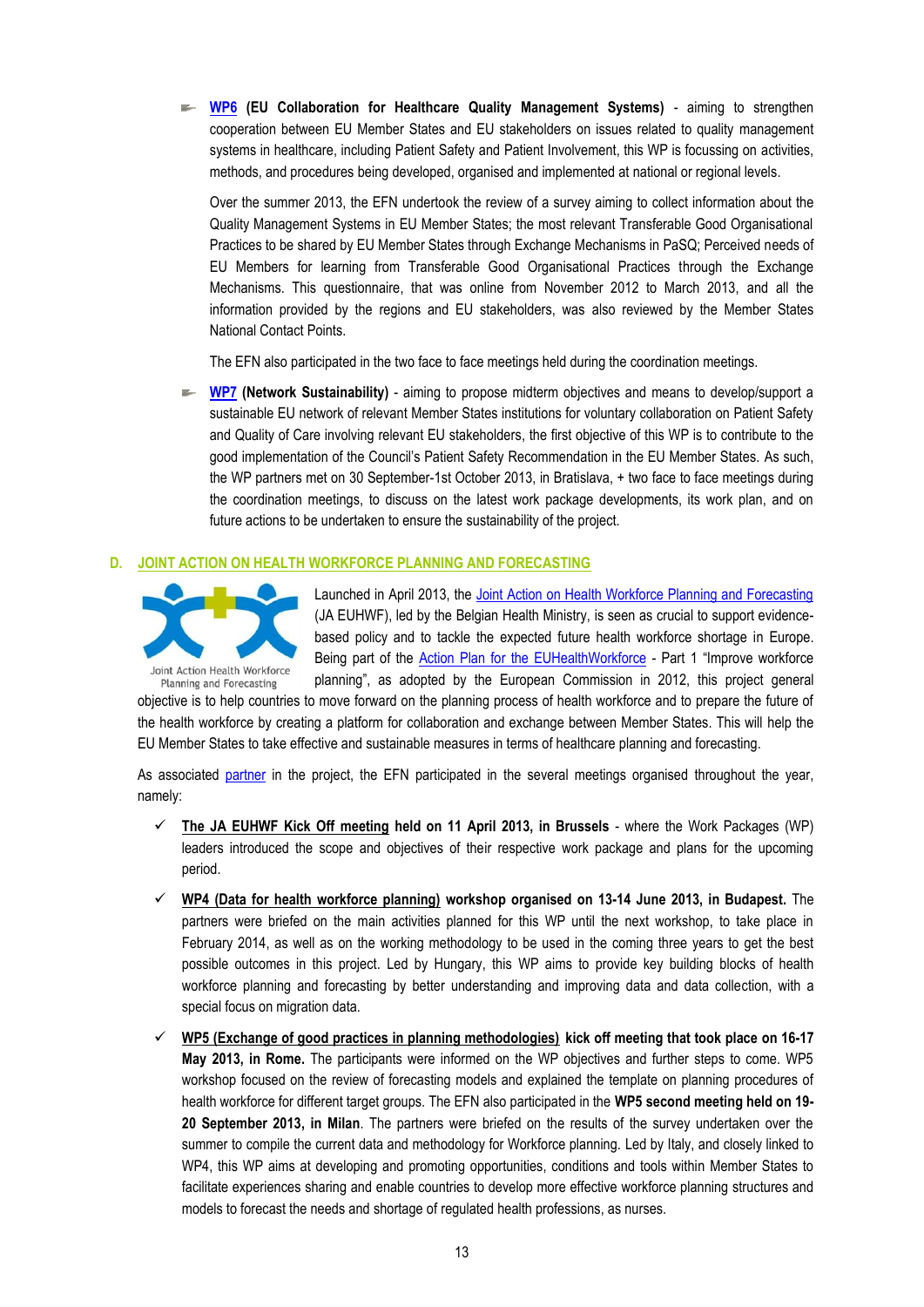- $\checkmark$  WP6 (Horizon scanning) which aims at working with the project partners to produce a template collecting information on how partners incorporate qualitative information in their workforce planning. Led by the UK, this WP is mainly focussing on the methodologies and user guidelines for Horizon Scanning, by documenting qualitative workforce planning in the EU Member States by exchanging experience, practices, outputs and outcomes in horizon scanning methodologies. This WP will also estimate the future needs in terms of skills and competencies of the Healthcare Workforce.
- **WP7 (Sustainability of the Joint Action) kick off meeting held on 3-4 September 2013, in Sofia.** The aim of this meeting was to identify the release of WP7 outcomes, create awareness within the group of WP7 collaborating and associated partners and collect inputs on the upcoming deliverables and methods to be applied. Led by Bulgaria, this WP will consolidate the experiences of the Joint Action into designing the period after the project.

Building on mobility projects such as [Prometheus](http://www.euro.who.int/en/who-we-are/partners/observatory/activities/research-studies-and-projects/prometheus) and [RN4CAST,](http://www.rn4cast.eu/en/index.php) in which the EFN was also involved, it is crucial to feed the outcomes of the Joint Action into the EU policy process to move from mapping and recommendation to knowledge implementation and change of clinical practice.

#### **E. SMARTCARE (Joining up ICT and service processes for quality integrated care in Europe)**



Launched in March 2013, this 3-year project funded under the Information and [Communication Technologies Policy Support Programme](http://ec.europa.eu/ict_psp) aims at joining up the Information and Communications Technologies (ICT) and service processes for quality integrated care in Europe. The objective of [SmartCare](http://pilotsmartcare.eu/home/) is to enable the delivery of

integrated care to older European citizens to support them to live independent lives within the community by providing the ICT tools necessary to integrated care pathways between social and health services, as common access to home platforms, monitoring physical parameters, environmental and behavioural monitoring, as daily schedulers, medication management, falls prevention, exercises for cognitive faculties and coaching.

As partner in this project, namely in WP1 *(Requirements and integrated care pathway development)*, WP2 *(Service Process Model)*, WP3 *(Integration infrastructure Architecture and Service Specification)*, WP8 *(Pilot evaluation)*, WP9 *(Exploitation support and dissemination)* & WP10 *(Project management and performance monitoring)*, and working with EFN members from the 34 EU Member States to encourage further uptake at national level, the EFN is also member of the Users Advisory Board (UAB) whose task is to make sure that the interests and needs of all users (elderly, patients, informal carers, nurses, other healthcare and social professionals involved in care and ICT) are properly taken into account during and after the project.

In 2013, the EFN participated, in several [meetings](http://www.pasq.eu/Events/EventsChronologically/Events2013.aspx) & teleconferences organised throughout the year, such as:

- **Project Kick-off meeting** held in Trieste (Italy), in March 2013, where the partners were briefed on the overall project, including the structure & the work packages deliverables and what the SmartCare pathways implemented in the pilots would be. It was made clear that there would be 4 pilots in the first wave (Scotland, South Denmark, Friuli- Venezia Giulia and Aragon) and 6 in the second one, divided in three phases: establishment of common requirements, preparation of the pilots, operation and evaluation of the pilots. The two initial themes are: integrated home support after hospital discharge and integrated home support of people with long-term needs. Discharge of Patients is key to organise daily the work of the nurses with a strong emphasis on linking health and social care.
- **Users Advisory Board (UAB)** (leaded by [AGE Platform\)](http://www.age-platform.eu/) held on 5 June 2013, in Brussels, where the Board Members were briefed on the role and impact of the UAB within the agreed SmartCare objectives and aims, and approved the first working activities of the Board and a Roadmap and Terms of Reference.
- $\checkmark$  Preparatory meeting  $\cdot$  1<sup>st</sup> interim review  $\cdot$  organised on 4-5 September 2013. The project partners were briefed on the last developments of the project and took this opportunity to plan the activities and task for the following 6 months. The key discussion focussed on the definition of the two common pathways and their localisation in order to meet the requirements in each of the ten pilot sites; the delivery of the first project deliverables; and the preparation of the interim review that took place in October.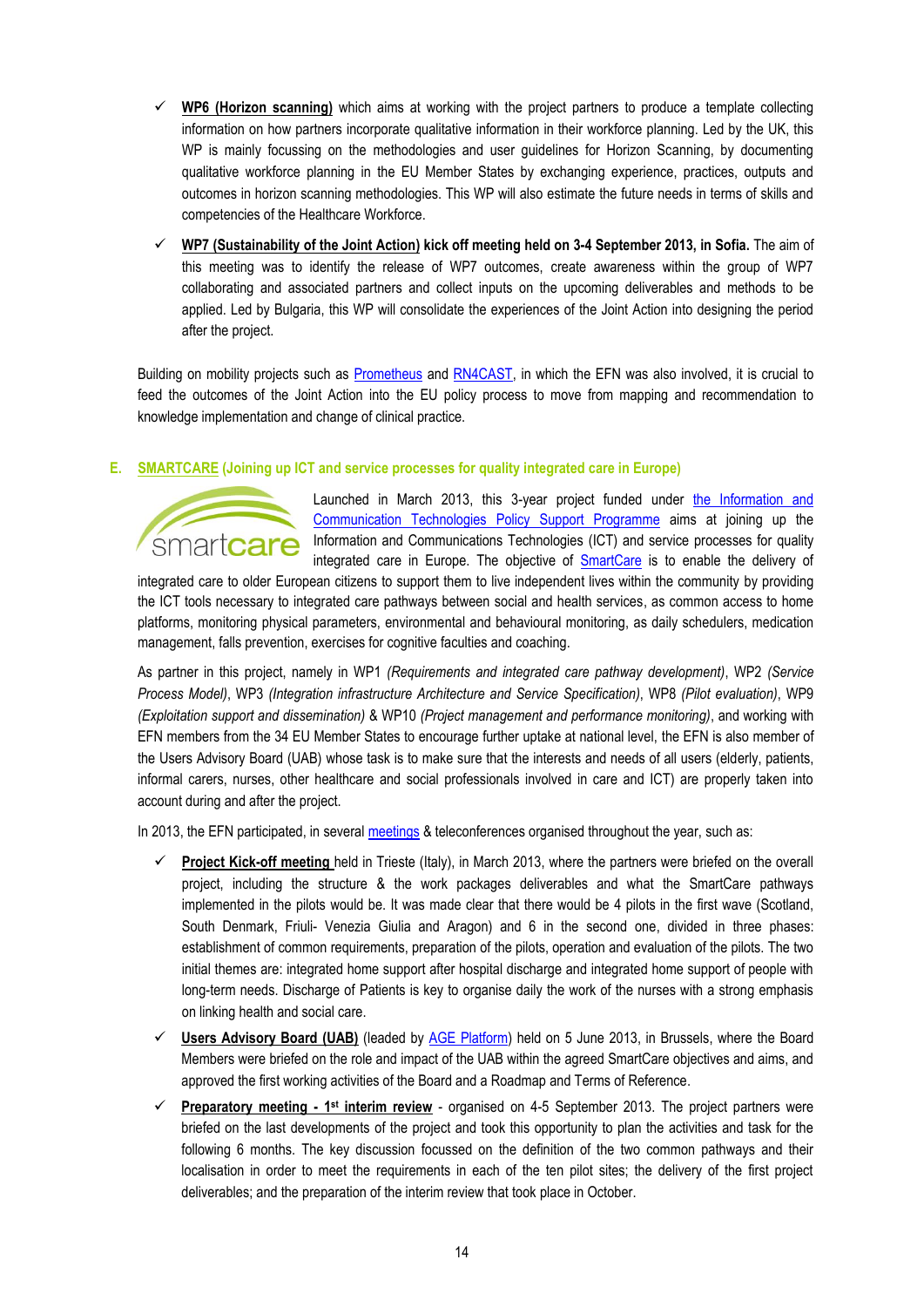**Interim review Commission meeting** – held on 15 October 2013, which aimed at exploring, demonstrating the added value, and promoting the wider adoption of integrated care through piloting the deployment of ICT supported care services at regional level.

#### **F. EU Project on Continuous Professional Development**

Launched on 16 October 2013, in Luxembourg, following the [call for tender](http://ec.europa.eu/eahc/health/tenders_H07_2013.html) of the European Commission DG Sanco (May 2013), this 12-month EU project/Study on Continuous Professional Development (CPD) will be high on the EFN political agenda for 2014. Leaded by the Standing Committee of European Doctors [\(CPME\)](http://www.cpme.eu/), the project consortium is composed of nurses [\(EFN\)](http://www.efnweb.be/), Dentists [\(CED\)](http://www.eudental.eu/), Midwives [\(EMA\)](http://www.europeanmidwives.org/), Pharmacists [\(PGEU\)](http://www.pgeu.eu/) and [EPHA.](http://www.epha.org/) The main objective of this project will be the review and mapping the Continuous Professional Development and lifelong learning of healthcare professionals in the EU and the EFTA/EEA countries, through: a literature review; a questionnaire to map CPD trends – that will be sent to all the EFN members for their input; an analytical report on the data analysis; a workshop in Brussels (in June 2014) with experts in CPD, being a unique opportunity to influence publicly the EU Recommendations on CPD; and the development of EU recommendations on CPD.

Seen as crucial by the European Commission DG Sanco to develop the EU legislation on this topic as the modernised Directive 36 does not go far enough on this, the final conclusions of the project will highlight the existing evidence base of CPD practices and identify emerging trends to provide a more comprehensive European overview. Another important aspect will be the provision of greater transparency and the improvement of mutual understanding of CPD systems and practices in the EU.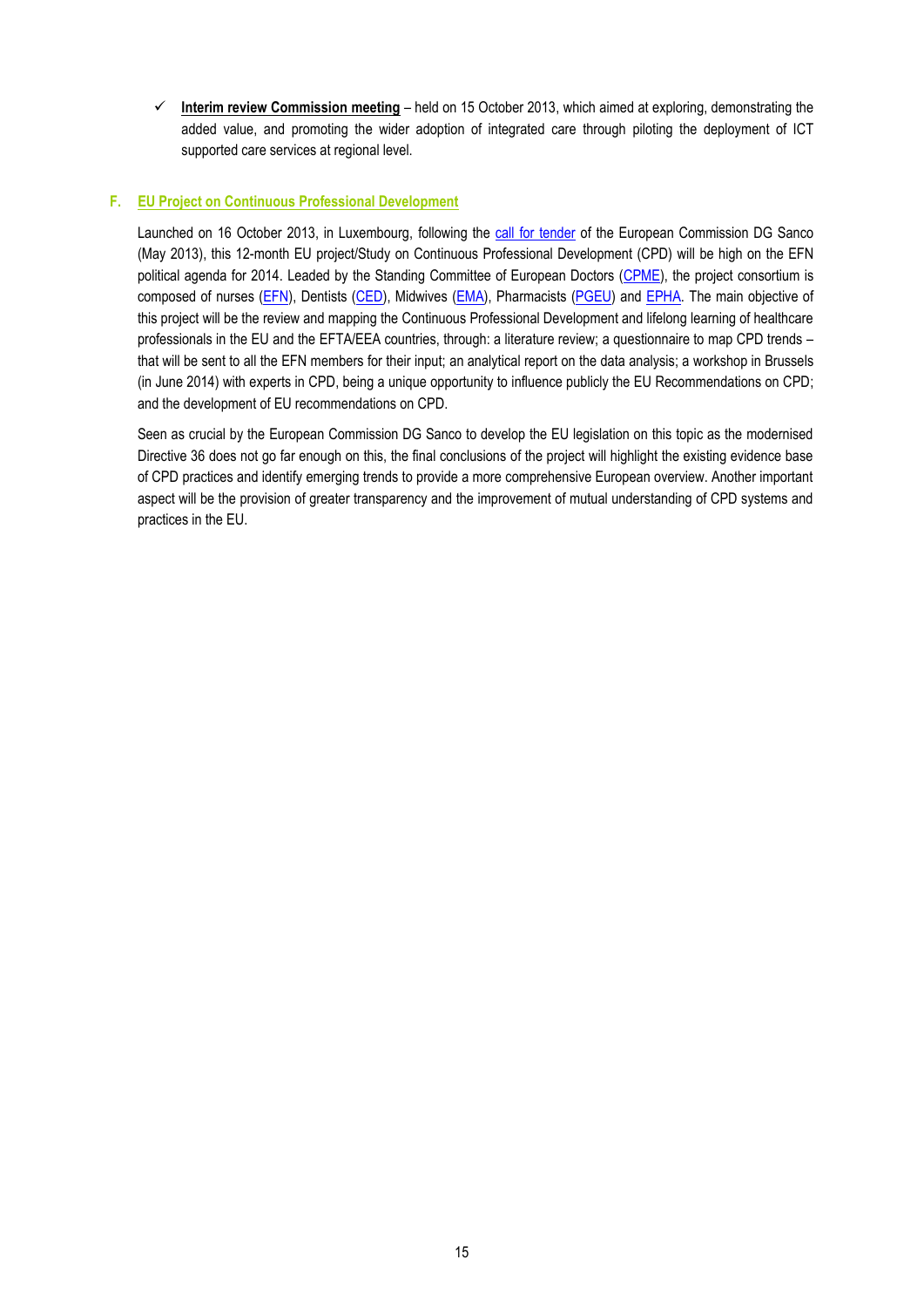Building alliances and creating partnerships with key organisations to work on particular issues/topics is very important for the EFN, as this is a means of strengthening civil society in the policy-making process and to get successful outcomes not only at EU level but also at national and local levels. In 2013, the EFN strengthen this alliance building with key EU non-state stakeholders built up throughout the years.

#### **1. European Public Health Alliance (EPHA)**

The EFN has been actively engaged with [EPHA](http://www.epha.org/) by participating and sharing information on the EFN's work with other EU health stakeholders, who are also members of EPHA. For the EFN, the major added value of being a member of this organisation lies in its aim to promote and protect the health interests of all EU citizens and to strengthen the dialogue between the EU institutions, citizens and NGOs. The fact that EFN priorities are reflected in EPHA's lobby priorities and that EPHA supports the EFN in achieving its mission and objectives makes this partnership particularly strong. In 2013, in addition to the monthly **[Policy Coordination Meetings](http://www.epha.org/spip.php?article5546)** (PCM), organised for EPHA members to updated them on the most recent and relevant EU policy issues and initiatives, the EFN participated in:

- **[EPHA Working Group on Health Professionals](http://www.epha.org/a/5220)** which met in May and in September to discuss key issues that influence the working environments and conditions of the health professions represented, as: recognition of professional qualifications (DIR36), EU Action Plan on Health Workforce, EU Health Workforce planning challenges, Continuous Professional Development, recruitment and retention, and EU mobility.
- **EPHA European Elections 2014 Manifesto Working Group,** held on 6 June 2013, in Brussels. Being in the process of developing a manifesto for the 2014 EU elections, EPHA organised a working group aiming to facilitate the exchange of comments and ideas. The EFN and the Royal College of Nursing (a Member of EFN) pushed for research to be included in the manifesto, so that public health is strengthen at EU level.
- **→ 1<sup>st</sup> [European Citizens' Summit](http://www.epha.org/a/5771)**, organised in Brussels on 24-25 June 2013, in the context of the European Citizens year, by EPHA and by a cross-sectoral coalition of NGO actors. It brought together professionals, practitioners and activists from across the different sectors – culture, development, education, environment, health, human rights, social affairs and women's rights to discuss the future of Europe. This Summit has, for the first time in the 60 years since the creation of the EU, managed to channel Europeans' voices and concerns into concrete, urgent demands directed to EU leaders, as: minimum income; political and economic transparency; adequate public care; reduced inequalities and enhanced integration; real and lasting gender equality.
- **[EPHA Annual General Assembly](http://www.epha.org/spip.php?article5861)**, organised on 3 September 2013, in Brussels. Next to the election of a new Executive Board, and a new EPHA President Peggy Maguire, from the European Institute of Women's Health. EPHA members were briefed on: the budgetary issues (financial sustainability and approval of financial report 2012), 2013 priorities, 2014 EU elections Manifesto, draft priorities for 2014, and 2012 EPHA evaluation conclusions & recommendations.
- **EPHA 4th [Annual Conference](http://epha.org/5718) "Brave New World Inclusive growth and well-being or vested interests and lost generations?"** that took place on 4-5 September 2013, in Brussels, in which EPHA brought together national and EU policy makers; international, European and national agencies; public health networks, nongovernmental organisations; and academics from across the EU to discuss issues affecting the European public health arena to discuss on putting people, public health and well-being at the heart of EU policy-making, the impact of austerity in public health systems, and proposals to address this impact. Additionally, the importance of increasing the efficiency and sustainability of healthcare systems through enhanced innovation and research was stressed next to the economic weight of the health sector as an engine for wealth and job creation, investment and growth. Ms Herdis Gunnarsdóttir (EFN Executive Committee member from the Icelandic Nurses Association) brilliantly chaired the roundtable on "Future of care, how do we get there?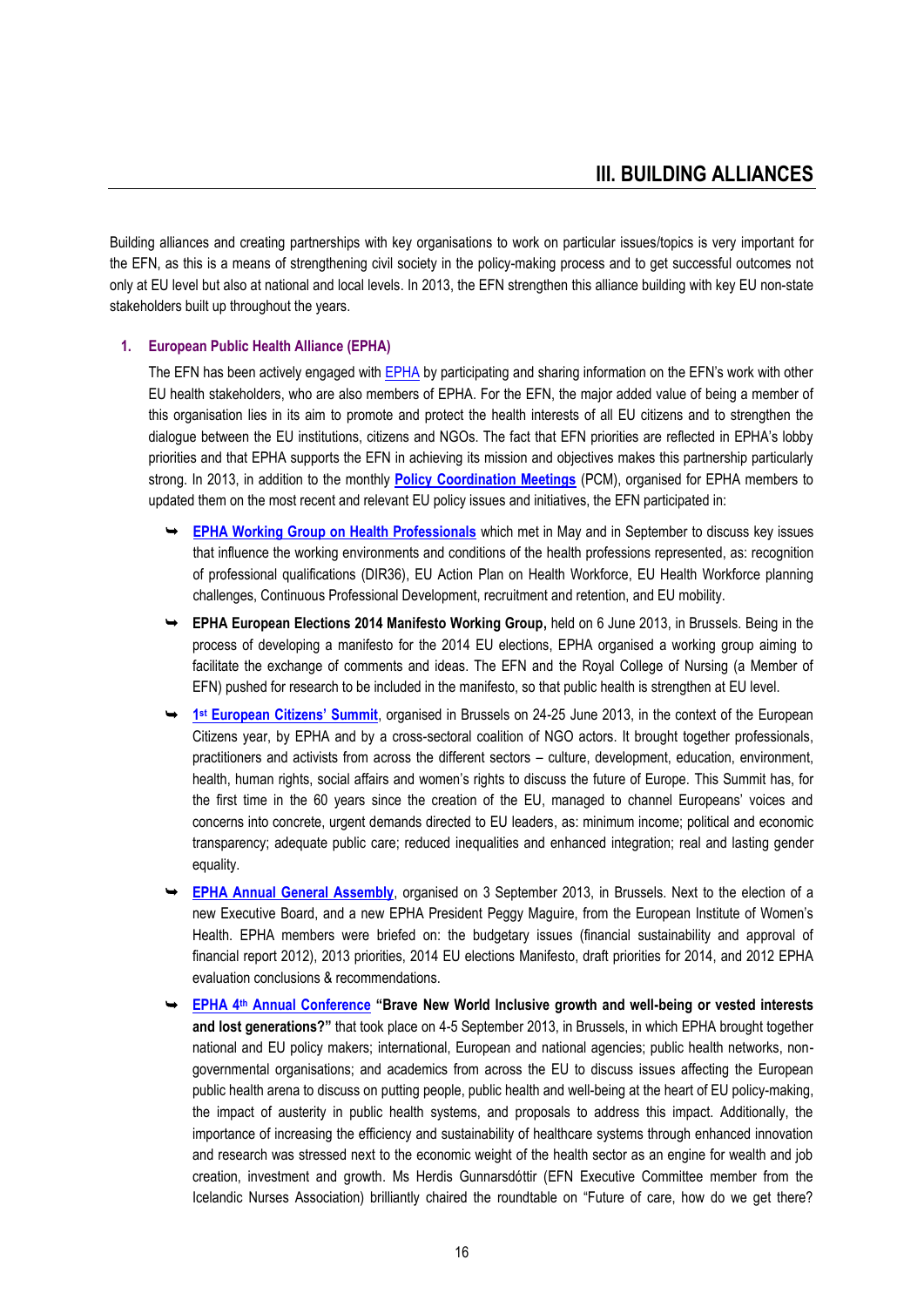Innovation, equality and sustainability" with Robert Madelin, Director-General for DG Communications Networks, Content and Technology and Mark Pearson from the OECD.

 **EPHA Seminar on "Implementing the Action Plan on the EU Health Workforce: How to achieve longterm sustainability?"** – held on 6 November 2013 to discuss the implications for areas such as planning and forecasting, recruitment & retention, skills mix, emerging health professions. The EFN General Secretary made a presentation on data tools and forecasting methodologies, research and policy drivers to support clinical practice, and nurses' role in sustainability.

#### **2. European Public Services Union (EPSU)**

The EFN has always valued a solid partnership with social partners, particularly with regards to creating common positions, evaluating the implications of health policies for health care services, and monitoring the implementation of key legislation at national level. In 2013, the EFN and EPSU have been in continuous dialogue, sharing views and experiences on issues that are of key concern to both parties. The most important files were Directive 2005/36/EC, Workforce for Health, Safety at the Workplace, the EU Skills Council on Nursing and Social Care, and Sharps Injuries. In relation to safety at the workplace, both EPSU and EFN provided feedback on the Commission consultation on a new EU Strategy on Occupational Safety and Health at work, pushing forward the need to ensuring the EU Workforce has the right skills and competences to match labour needs effectively but also a workforce that feels safe at the workplace. As part of a necessary investment on EU health workforce, EPSU and EFN claimed for major focus on implementation and a fostered collaboration with stakeholders and social partners.

#### **3. European Nursing Student Association (ENSA)**

The European Nursing Student Association (ENSA) is an organisation for co-operation between national nursing students' organisations or colleges of nursing in Europe. The objective of ENSA is to bring together European nursing students and representatives from all countries across Europe. ENSA is an advisory body and follows its members' national policies. The main aims of ENSA are to: promote the highest possible standard of education for European nursing students so that, accordingly, the highest possible standards of nursing and health service for individuals are promoted and maintained, unrestricted by conditions of race, creed, colour, politics, and social status; promote further interest of nursing students and to encourage high professional ideals among them; promote and foster international understanding among nursing students; advise, if requested, on the creation and development of national nursing students organisations. In 2013, the ENSA & EFN strengthened their relationship through:

- ENSA's presence at the April & September EFN General Assemblies, where Karin Hoekman, ENSA President, and Kine Bentzen, ENSA Vice-president, briefed the EFN members on ENSA activities, and particularly on their efforts to bring together the nursing students that feel committed to achieving ENSA's objectives, and exchanged views and common concerns on the modernisation of Directive 36 & EU Workforce.
- EFN General Secretary participation in ENSA Annual General Meeting, organised in Istanbul, on 4-6 October 2013, to share views on the future of nursing, and in particular on the importance of the modernised Directive 36 establishing the key conditions for nurses' education.
- $\rightarrow$  ENSA is taking part in the EFN EU project on evidence based guidelines for eHealth services in nursing and social care (ENS4Care). Nursing students have a key role to play in this as our future services depend on the new nursing generation. The nursing students expressed their enthusiasm and willingness to move things forward and make change happen. As such, the new elected [board](http://www.efnweb.be/?p=4690) decided to work closely with the EFN to make nurses' research capacity stronger at EU level.

The EFN is looking forward to continuing this strong collaboration with ENSA and its newly elected board in 2014. The EFN General Secretary attended ENSA General Assembly in October 2013, in Istanbul, when ENSA decided on a new governance structure to actively lead the nursing students' movement. The new 5 board members, who have equal rights, are Margrete Schwarz Kanstad (also coordinator); Athanasios Tsingalis, Ina Siby, Meltem Yıldırım and Christopher Kesting (from Norway, Greece, Sweden, Turkey and Germany, respectively). The EFN really hopes that more nurses will join ENSA, so that more nursing students at EU level are represented.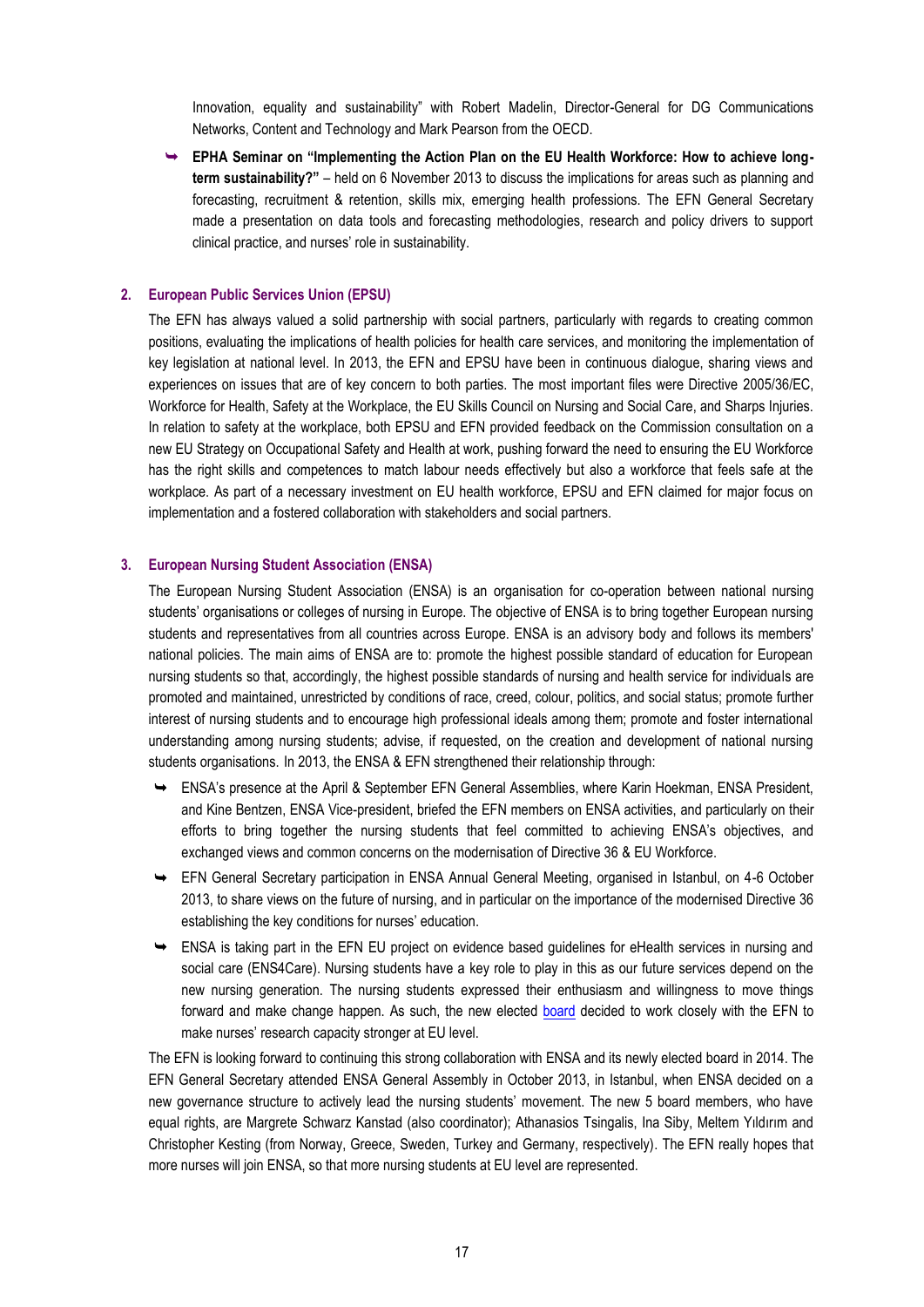#### **4. European Health Policy Forum (EUHPF)**

As a collective and informal stakeholders' group (whose Secretariat is run by EPHA), that includes the European Commission's DG Sanco, the pan-European members from health NGOs, professional organisations, health industry stakeholders and other interested NGOs, the [European Health Policy Forum](http://ec.europa.eu/health/interest_groups/eu_health_forum/policy_forum/index_en.htm) aims to review the EU's work and adopt recommendations in various areas of public health, and to ensure that the EU's health strategy is open, transparent and responds to the public's concerns. In 2013, as a member of the Forum, the EFN participated in the meetings held on 9 April 2013 and 12 September 2013, in Brussels, in which the participants were briefed on the recent policy developments in areas such as chronic diseases and the new Health Programme 2014-2020, and the future public health research priorities (Horizon 2020) debated. The Lithuanian and Greek Permanent Representations gave an update on their political priorities for their respective EU Presidencies and explained that by the end of 2013, the Lithuanian Presidency would draft Council conclusions on sustainability of health care systems.

#### **5. European Parliament Interest Group on Carers**

One of the biggest challenges for the Member States is to ensure the availability of a qualified healthcare workforce. In Europe, 20 million people provide healthcare to their relatives (80% of the care provided in Europe). Therefore, in 2013, the EFN participated in their meetings, held in the European Parliament in Brussels, namely on:

- 24 April 2013 The participants discussed the Social Investment Package, more specifically in relation to the way carers are being addressed by the initiative; and highlighted the crucial role played by carers in care provision throughout the EU as well as the challenges faced by them in terms of reconciliation of work and family life, social security rights, social inclusion and health care provision.
- $\rightarrow$  15 October 2013 in which the participants discuss the potential of an EU level carers' strategy, with the ultimate aim to enable carers to continue to provide care.

The EFN took these opportunities in order to share EFN members' experiences on how to use social cohesion funds for a better collaboration between formal and informal carers and their training.

The [Interest Group](http://www.eurocarers.org/euactivities_mepsinterestgroups.php) meets three times a year and is currently chaired by: MEPs Marian Harkin (ALDE - IRL), Heinz Becker (PPE - A), Jean Lambert (Greens-UK), and Sirpa Pietikainen (PPE - FL).

#### **6. International Federation of Social Workers Europe (IFSW- Europe)**

In the hope of pursuing the realisation of integrated care, a remarkable alliance is the one achieved with the IFSW-Europe, who represents the social care workers' voice in the EU and Europe. Currently a partner in the EU project ENS4Care, the IFSW-Europe will ensure that the fundamental link between social and healthcare dimensions is taken into account. IFSW-Europe is an active member of the Social Platform, the Platform of European Social NGOs. The organisation highlighted in its last Report the inclusion of a Social Pact in EU economic policies, supporting the creation of quality employment, and enabling the development of social services and social enterprises. Their connection further spread EFN's networking capacity to new areas that are becoming more and more important for the achievement of integrated care and the paradigm shift in healthcare.

#### **7. The Association of Schools of Public Health in the European Region (ASPHER)**

Another result of 2013 EFN lobby activities is the collaboration started with ASPHER, the Association of Schools of Public Health in the European Region, whose President Helmut BRAND was elected expert for DG SANCO on "investing in sustainable healthcare". ASPHER is the key independent European organisation dedicated to strengthening the role of public health by improving education and training of public health professionals for both practice and research. Acknowledging that many nurses become public health professionals, there is indeed a public health component in the EFN Competency Framework.

In May 2013, the EFN was for the first time invited to the ASPHER Deans' and Directors' Retreat, main event of the year having this 2013 the following topic: creating the link between the academic public health and the larger policy context. ASPHER goals do not differ significantly from the EFN position. Focusing on investing in workforce education and in the sustainability of healthcare systems by fostering prevention and promotion policies, ASPHER also looks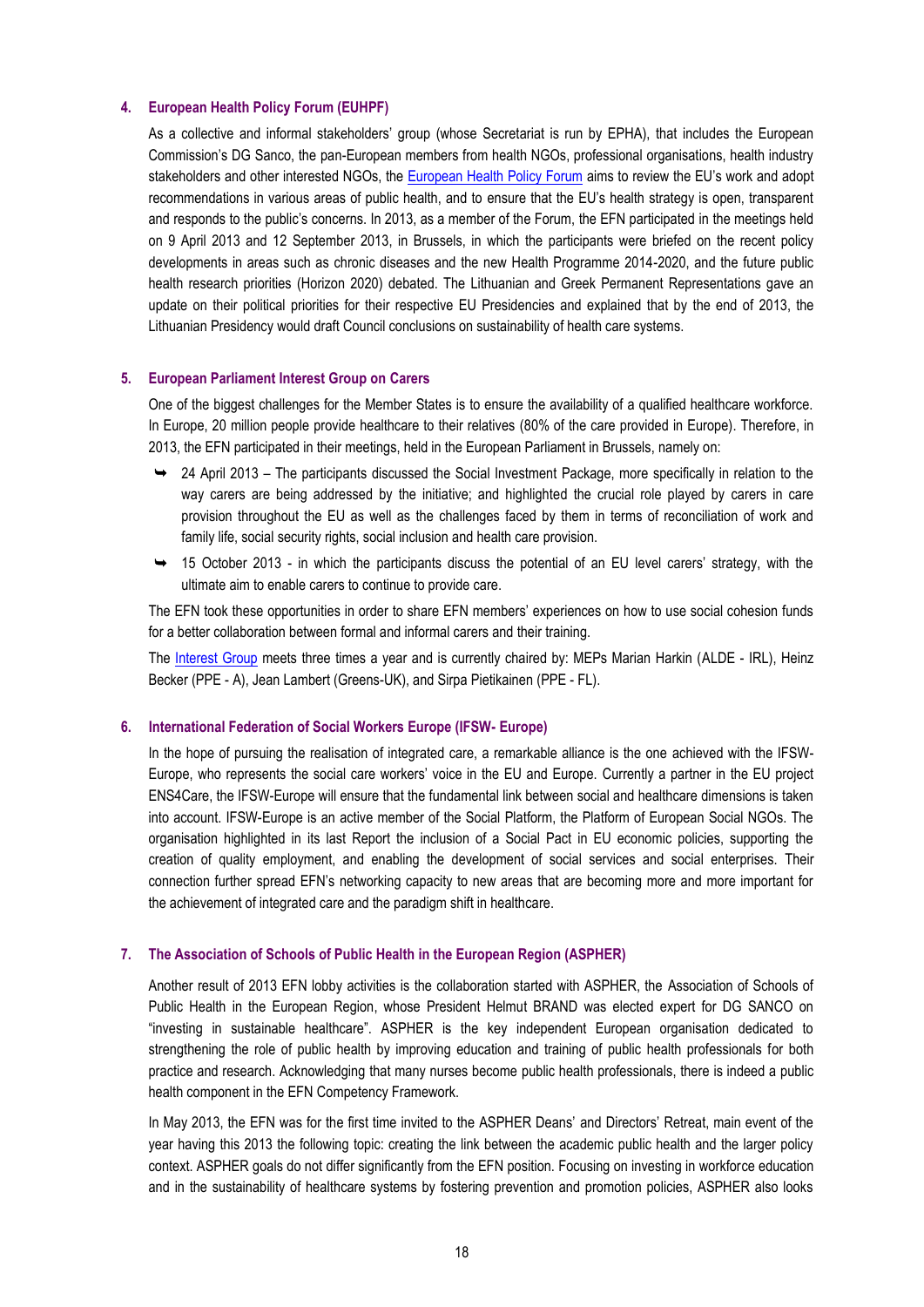into bridging the gap between academia, research and policy in order to bring evidence to the decision-making process.

Very close to WHO-Europe, ASPHER is taking forward EPHO 7 Working Group, the development of the public health workforce, as part of the WHO Health 2020 Strategy. This reinforces EFN's connections with WHO.

#### **8. Microsoft**

In the light of fostering the collaboration between end-users and industry providers, the EFN has developed a strong collaboration with Microsoft who is a partner in ENS4Care and is providing technical support to undertake some of the project activities. Microsoft acknowledged the value of nurses in healthcare and recognises them as the ones to engage if the use of innovative technology in healthcare is wished to be successfully implemented.

In order to achieve the best out of the recent alliances with partners representing the industry, the EFN approved in the last EFN General Assembly in FYR Macedonia, a document outlining the "EFN Industry Partnership Principles". This document outlines the key principles that must govern any partnership between the EFN and a commercial partner and highlights the need to have openness, mutual benefit, independence and equality.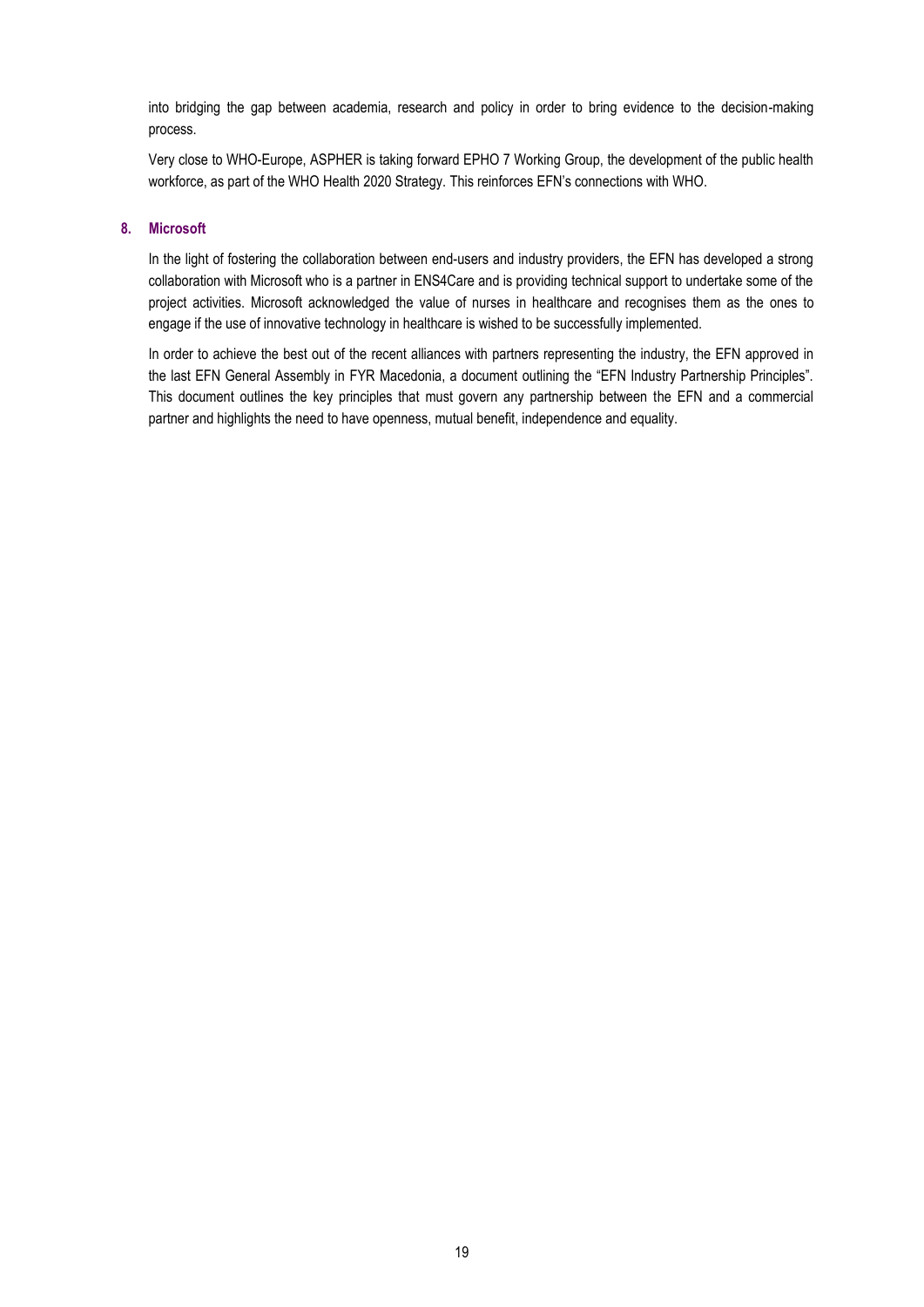#### **1. EFN Members representing EFN**

On 6-7 June 2013, Merja Merasto, from the Finnish Nurses Association, represented EFN at the Centre for European Studies (CES) 4<sup>th</sup> Annual Economic Ideas Forum – ["From Reform to Growth: A Roadmap for Europe"](http://thinkingeurope.eu/events/eif13), held in Helsinki, Finland, under the Patronage of Prime Minister Jyrki Katainen. The conference brought together high level economic experts, Ministers of Economy, EU Commissioners, EU Prime Ministers, as well as CEOs of companies from around the world and enterprise representatives, and was a good opportunity to present new ideas on: the role and continued relevance of the EU in the global economy, new sources of growth, how to deal with unemployment, banking and financial regulation, green economy and sustainability. The key point raised in the meeting was that Europe needs to be united. Leadership is about unity, not about divisions.

On 8-9 October 2013, the President of the Lithuanian Nurses Association, Ms Danute Margeliene, and Ms Ausra Volodkaite, represented the EFN at the 17th Annual Meeting of the European Forum of National Nursing and Midwifery Associations that took place in Vilnius (Lithuania) in conjunction with the WHO meeting of Government Chief Nursing Officers in the WHO European Region. Discussions dealt with current global nursing situation and challenges; development of advanced nursing practice; data collection and country case studies on good nursing practice; nursing research and economic benefits of nursing services; gap between research and practice. The document "Strengthening nursing and midwifery services European Strategic directions towards Health 2020" was presented.

On 13 November 2013, Ms Herdís Gunnarsdóttir, from the Icelandic Nurses Association, represented EFN at the European Institute for Health (EIH) [Symposium](http://eih-eu.eu/2013Conference/index.html) on "Long Term Care: What Challenges for Europe" round table held in Brussels, where she stressed the importance of nurses' contribution to sustainable long term care, particularly in the management of chronic conditions through the advanced roles for nurses. She highlighted the importance of patients' and citizens' empowerment and how this must be supported by appropriate community care, adequate resources and a competent workforce. The audience agreed on the need to change the traditional medical model (reactive) towards an integrated and preventive approach (proactive). But to reach this outcome, it is necessary to invest in an appropriate formal care, with a competent and highly educated workforce that can empower patients and provide care at home and/or at distance through the use of eHealth and mHealth settings.

On 26 November 2013, Ms Brankica Rimac, from the Croatian Nurses Association, & Ms Herdís Gunnarsdóttir, from the Icelandic Nurses Association, represented EFN at the International Conference on "Nursing Competences in Europe in the light of the recent legislative developments in the EU" held in Zagreb, Croatia. The meeting brought together experts to discuss the nursing competences.

On 27-28 November 2013, Roswitha Koch, from the Swiss Nurses Association, was invited to hold the key note at the [Pflegekongress](http://www.pflegekongress.at/) that took place in Vienna. As the meeting was focussing on 'nursing in Europe', Roswitha Koch took this opportunity to inform the audience on EFN and its priorities.

#### **2. EFN participation in EFN Members' national events**

In 2013, the EFN Brussels Office continued to foster contact with its members through key national events. It is extremely important for the EFN to develop its relationship with its members by getting a real sense of what is important to them at EU level, as well as at national level. Taking part in national events is an ideal way of strengthening ties with the members but it is also crucial for understanding the key issues at stake in individual Member States and offering, in return, the EU-level perspective. The EFN appreciates these moments with its members and continues to urge them to organise and take part in national events that promote the nurses' voice in the EU.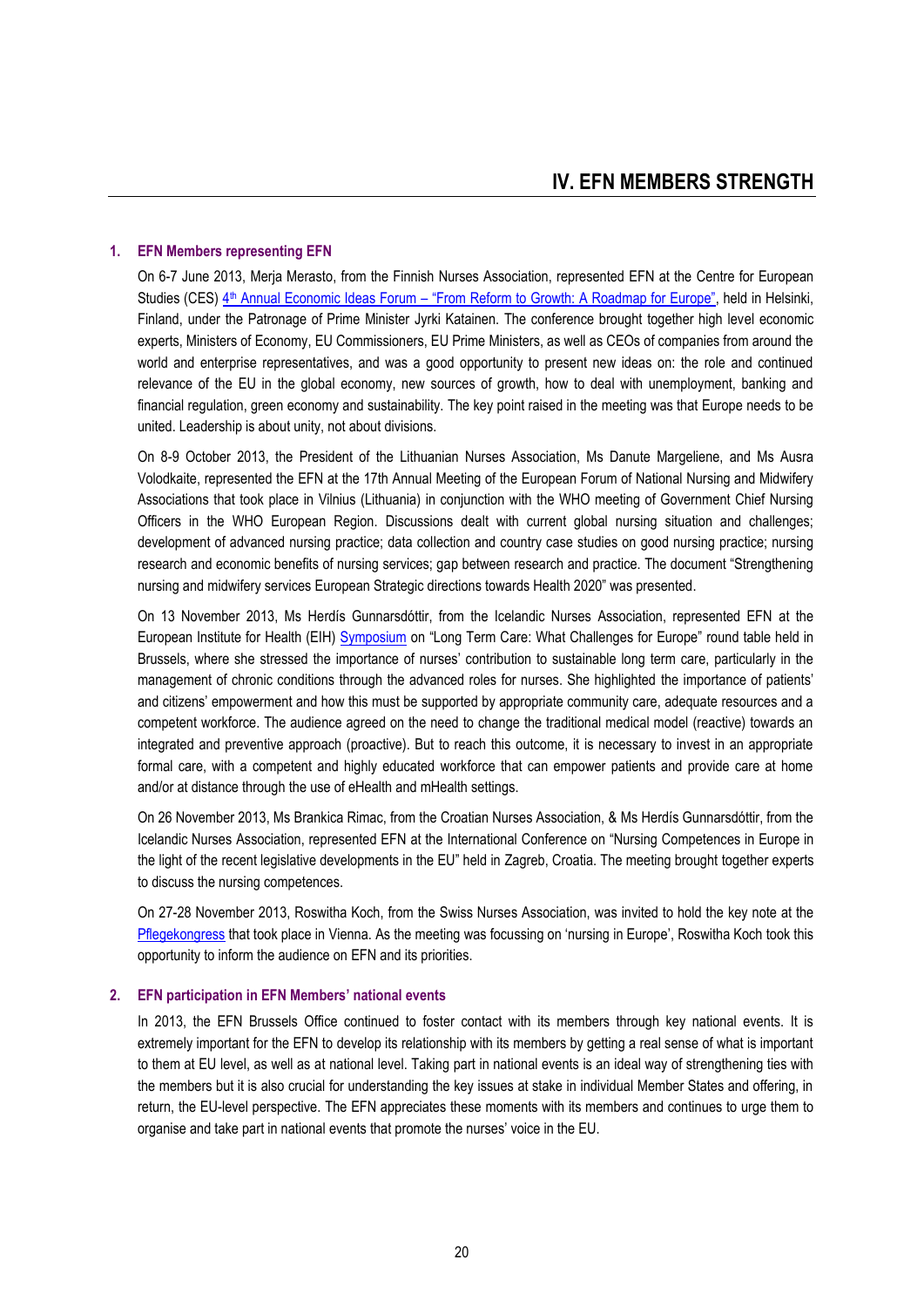Therefore, the EFN General Secretary was invited to participate in the following events:

- **Meeting on Directive 36** organised by th[e Ordem dos Enfermeiros,](http://www.ordemenfermeiros.pt/) on 6 June 2013, in Santarém (Portugal), which brought together nursing teachers to discuss on the modernised Directive 2005/36/EC. The participants agreed that the modernised version of the Directive is a major step forward to strengthen "fitness for practice" to deliver safe and high quality services in nursing care with the empowerment of EU citizens and patients, as well as for the future opportunities to design further the profession within the on-going health system reform. Furthermore, taking into account that primary care and public health are areas to be developed in Portugal, Paul De Raeve made it very clear that they need to apply for [EU Social Cohesion Funds](http://ec.europa.eu/regional_policy/thefunds/cohesion/index_en.cfm) (SCF).
- Meeting on implementation on **Patients' Rights Directive in Cross Border Healthcare (2011/24/EU)** Organised by the Spanish Medical Council, the EFN General Secretary was invited to Madrid, on 11 October 2013, to discuss the implementation of the Directive 2011/24/EU in Spain, and to provide an overview of the key aspects that from a nursing point of view are crucial for appropriate implementation. To implement the Directive, the EFN is a member of the Joint Action on Quality and Safety in which the design of standards and accreditation are discussed. Furthermore, EFN is granted an EU project, ENS4Care to implement the DIR24 articles 4 and 5 and 10 and 12, namely the use of e-health services and development of evidence based guidelines.
- **Second International Nursing Congress of Armenia** [organised](http://www.nursingcongress.am/) by the Association of Nursing Administrators, on 18-20 September 2013, in Yerevan (Armenia), the meeting provided a good opportunity for nurses and health professionals to present and discuss on nursing contribution to the health delivery, promotion, education, practice and international collaboration. Invited as keynote speaker the EFN General Secretary stressed the importance for the nurses to talk with one voice, and to comply with the EU Directive 36, while improving their working conditions and salaries.
- **European Nursing Students' Association (ENSA) Annual General Assembly** held 4-6 October 2013, in Istanbul (Turkey). Invited as keynote speaker the EFN General Secretary stressed the importance of Directive 36 in setting the key conditions for nurses' education, and to have common competences to deliver quality and safety healthcare, mainly when moving across Europe, as more and more nursing students enrich their professional experience by working in another country.
- **Seminar on "Expert in the right role, Advanced Practitioner in the right position"** organised by the Finish Nursing Education Foundation and the Finnish Nurses Association, on 29 November 2013, in Helsinki (Finland). The High Level Seminar "Expert in the right role" and "Advanced Practitioner in the right position " builds on the Finnish Institute of Health and Well-being launch of seven research studies on how to maintain and achieve better health care. Although one of the research studies focuses on health care professionals in new roles for recurrent social and health care, the seminar discussed nurse prescribing and delivering new quality services in primary health care.
- **FNIB roundtable on Directive 36**  organised by FNIB, on 4 December 2013, in Charleroi (Belgium). EFN General Secretary participated together with FINE in the roundtable on 4 December organised by FNIB, on nursing education and the implications that the recently approved modernised Directive 2005/36/EC is bringing to the nursing community. The event aimed to discuss the necessary approaches for the transposition on the Directive to the nursing educational programmes in order to best address patients' needs in healthcare. Some of the topics covered were the implications of the modernised Directive on the Belgium nurses, the potential need to increase to 4 the number of years of education in order to have a comfortable margin to comply with the requirement of 4.600 hours, the comparability with the ECTS credits and the implementation of the nurse competences.

#### **3. EFN Members visiting Brussels & the EU Institutions**

In January 2013, the Norwegian Nurses Organisation brought to Brussels a delegation to meet with their country EU representatives and took this opportunity to learn more about the EFN political agenda, how this agenda is influencing and influenced by the EU Institutions, the outcomes achieved by EFN, and the role of the EU Institutions in relation to the EU health policy.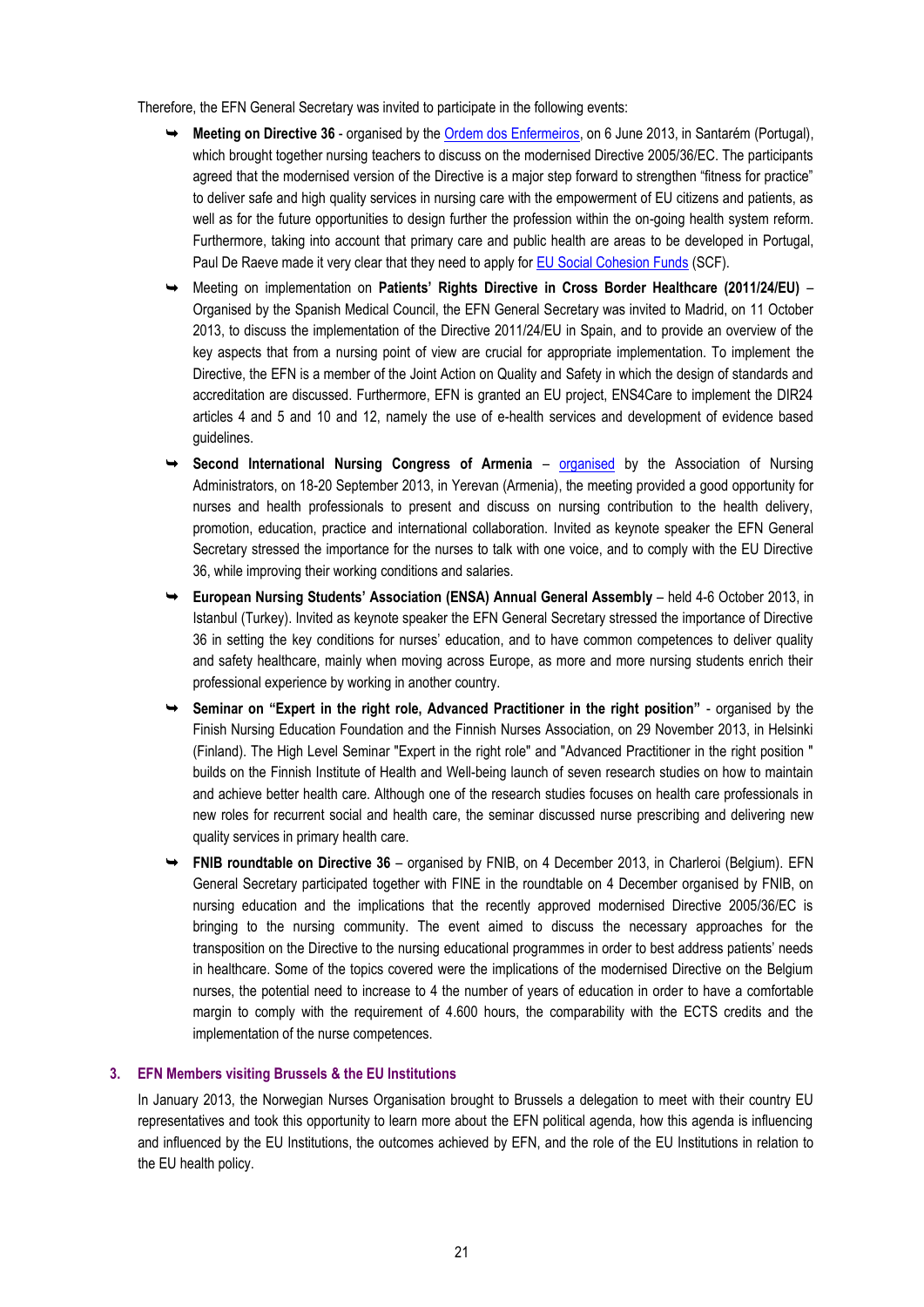The main topics presented on these occasions are: the EFN's key priorities and the EU lobby process, including Directive 36 and the challenges for nursing education, the EFN's participation in EU projects (Joint Actions on Quality & Safety and on EU Health Workforce, Smartcare, Continuous Professional Development, ENS4Care), and the importance of investing in the EU lobby process.

The EFN welcomes this initiative and pro-active attitude from EFN members. Not only as this increases the visibility and reputation of nurses at EU level but also because it shows that they are serious about their profession and the issues that have an impact on it. Therefore, the EFN members are encouraged to continue these efforts in 2014 in order to give the nursing perspective to the EU on key topics.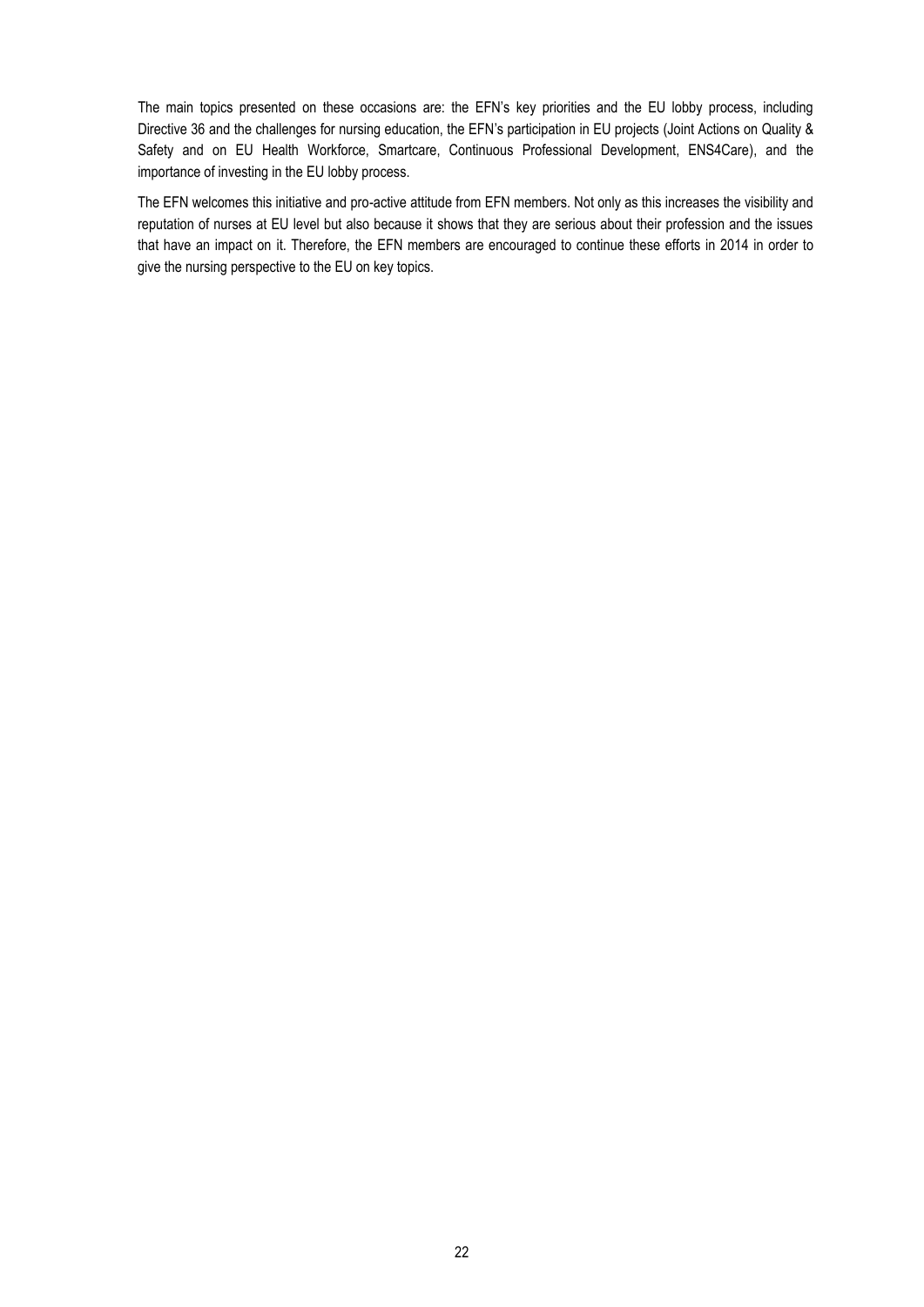### **V. A FUTURE FOR EVIDENCE BASE POLICY MAKING**

#### **A. ENS4Care** *(Thematic Network on Evidence Based Guidelines for Nurses and Social Care on E-Health services)*



One of the great achievements for the EFN in 2013, was the launch on 3 December 2013, in Warsaw, of this two-year EU [project.](http://www.ens4care.eu/) Submitted to the European Commission in May 2013, in the context of the [EU eHealth Action Plan,](http://ec.europa.eu/digital-agenda/en/news/ehealth-action-plan-2012-2020-innovative-healthcare-21st-century) launched by the European Commission Directorate General for Communications Networks, Content and Technology [\(DG](http://ec.europa.eu/dgs/connect/)  [CONNECT](http://ec.europa.eu/dgs/connect/)) in December 2012, and the call for a Thematic Network (TN) on "Evidence-

based clinical practice guidelines for telemedicine services for nurses", the EFN project ENS4Care will mainly focus on integrated care & prevention. Its objective is to build a network of stakeholders (including EFN members, Social Care Workers Organisation, Patients' Organisation, Public Authorities, Research Excellence centres, Pan European Industry Organisation, and patient organisations/civil society) to share experience (also on existing guidelines) in prevention and integrated care as well as build consensus on common components for evidence based guidelines for the deployment of eHealth services in nursing and social care.

Composed of 24 partners, its final goals are: the development of evidence based guidelines for the implementation of eHealth services in nursing and social care, building on existing good practices amongst the participants of the Network, sharing and transferring knowledge across European regions; and the establishment of a sustainable mechanism to support nursing and social care research in the field of ICT enabled integrated care. ENS4Care will share good nursing and social work practices in eHealth services (telehealth and telecare) and - through the evaluation and consensus building - will create a set of guidelines focusing on: healthy lifestyle and prevention (WP2), early intervention and clinical practice in integrated care (WP3), skills development for advanced roles (WP4) and nurse ePrescribing (WP5).

The expected final impact of the project is in terms of boosting the deployment of eHealth in Europe and beyond, through the commitment of the network members but also the memberships of the involved organisations. As such, ENS4Care will establish appropriate methodologies for development and uptake of the above-mentioned guidelines and will ensure their dissemination and publication to inform the end users and influence the public policy design, based on the evidence collected and through the support of the European Nursing Research Foundation (ENRF) aiming at securing continuity and sustainability.

#### **B. European Nursing Research Foundation**

Following the final approval, in April 2013, by the EFN members, based on the [recommendations of the Delphi Group](http://www.efnweb.be/wp-content/uploads/2013/02/Delphi-Group-Recommendation-on-Policy-Action-Recommendations.pdf) and [Policy Action feasibility study](http://www.efnweb.be/wp-content/uploads/2013/02/EFN-Feasibility-Study-FINAL-27-09-2012.pdf) presented in 2012, to develop a new legal entity that would make the bridge between evidence & policy-making process and act as a contact point for EU policy-makers & politicians, it was with great pleasure and enthusiasm that the by then EFN President, Unni Hembre (from the Norwegian Nurses Organisation), signed on 3 May 2013, before the notaire, the Constitution of the newly established European Nursing Research Foundation (ENRF), officially published in the Moniteur Belge on 8 May 2013.

Established as a legal structure under the Belgian law and as 'for non-profit organisation', with its own constitution, the objective of ENRF is to analyse & compile what already exists in terms of nursing research in the EU Member States, in order to convert existing data into evidence-based advocacy for the EU policy-making process. The Foundation aims to be independent and identifiable value in nursing research within 2 years' time, next to being an eligible partner to apply for EU projects.

In terms of governance, all the EFN Members are entitled to be Members of ENRF, and will be managing its strategy, objectives (different from the EFN ones) and function. It will be managed and represented by a Board of Directors composed of 4 members: Chairman (Herdis Gunnarsdottir – Icelandic Nurse Association), Vice Chairman (Elisabeth Adams – Irish Nurses and Midwives Organisation), Treasurer (Peter Carter – Royal College of Nurses – UK), and Paul De Raeve (EFN General Secretary).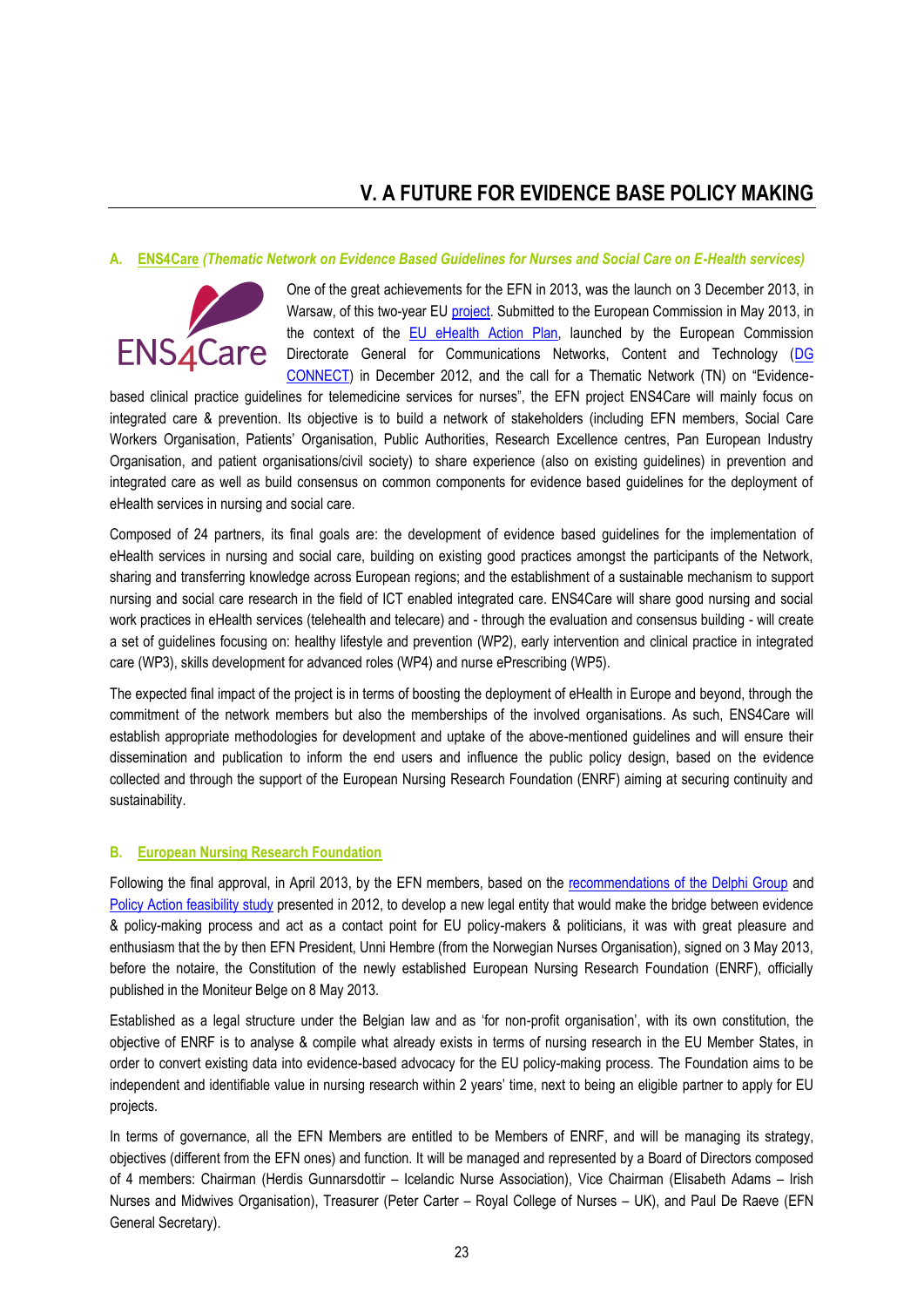#### **A. EFN STRUCTURE**

The EFN governance structure consists of the General Assembly, which includes 34 National Nurses' Associations, supported by the Executive Committee, the Professional, Workforce and Public Policy Committees, and the EFN Brussels Office.



#### **B. EFN GENERAL ASSEMBLY**

As the EFN governing body, the General Assembly meets twice a year to discuss the important issues related to the EFN lobby work that can influence the nurses and the nursing profession at EU and national levels, to discuss and endorse key Policy and Position Statements, and to work on several EU projects.

The EFN General Assembly is constituted of:

- **Members -** drawn from the National Nurses' Associations from the twenty-eight EU Member States + Iceland, Norway, Switzerland, the Former Yugoslav Republic of Macedonia, Montenegro, and Serbia.
- **Observers -** International Council of Nurses (ICN); World Health Organisation (WHO); and the European Nursing Students Association (ENSA).

To view the full list of the EFN Members, updated on regular basis, please visit th[e EFN Website.](http://www.efnweb.be/?page_id=802)

In 2013, the EFN General Assembly met on 11-12 April, in Brussels, for the Spring General Assembly organised by the EFN Brussels Office, and on 26-27 September, in Skopje, FYR Macedonia for the Autumn General Assembly, organised by the Macedonian Association of Nurses and Midwives, to discuss and decide on the following key points:

- **1. European Nursing Research Foundation**  In the April 2013 General Assembly, the EFN Members discussed and gave their final approval to the establishment of the European Nursing Research Foundation (ENRF) as a new legal entity that would make the bridge between evidence & policy-making process and act as a contact point for EU policymakers & politicians. The Constitution of the European Nursing Research Foundation (ENRF) was officially published in the Moniteur Belge on 8 May 2013.
- **2. EFN involvement in EU projects –** The EFN is involved in three major European projects: Joint Action on Health Workforce Planning and Forecasting (EUHWForce); Joint Action on Patient Safety and Quality of Care (PaSQ); and Joining up ICT and service processes for quality integrated care in Europe (SmartCare), aiming at joining up ICT (Information and Communications Technologies) and service processes for quality integrated care (for older European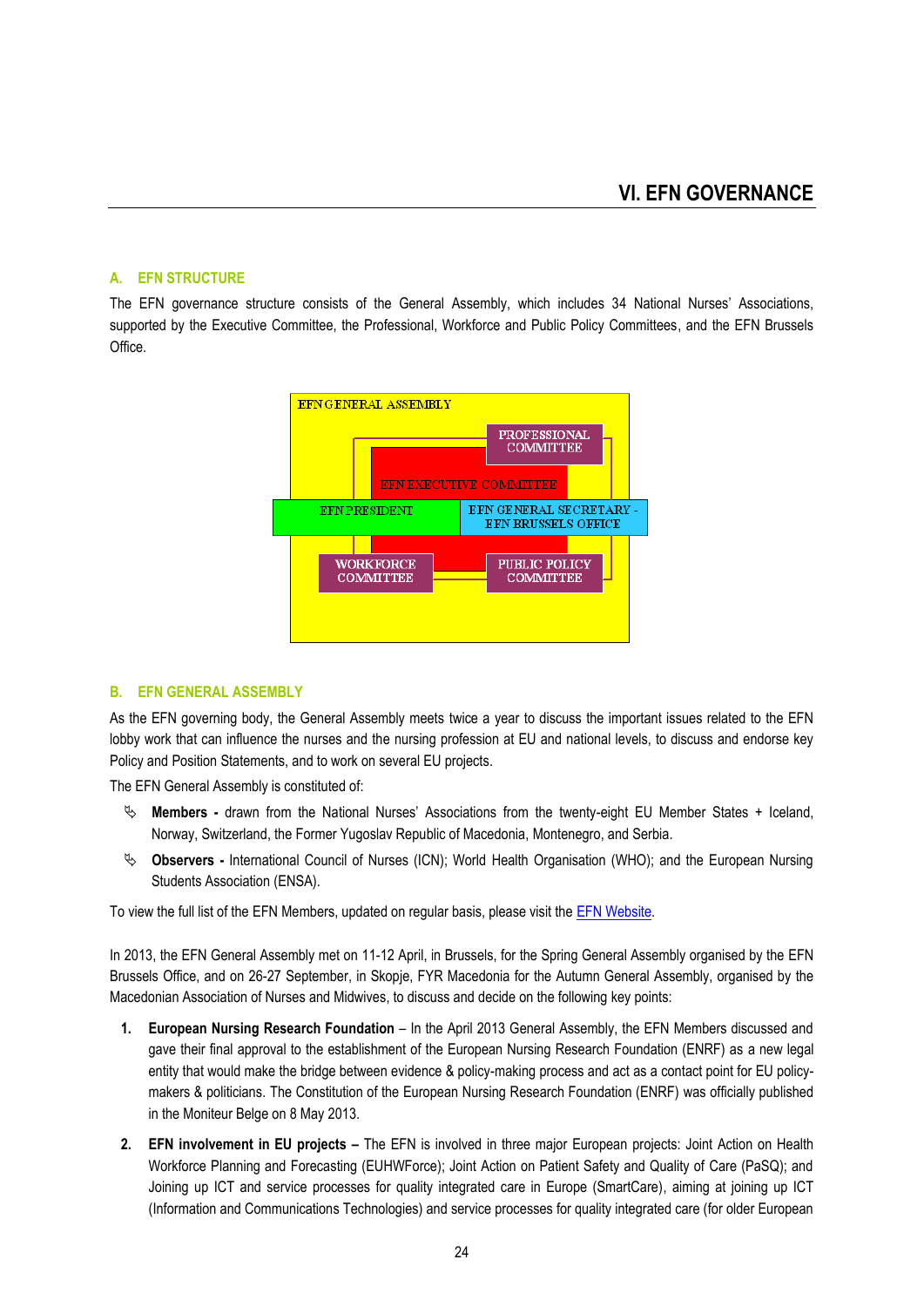citizens). Aligned to EFN's main priorities, these projects are tackling the European Health workforce, Quality and Patient Safety, and Integrated Care supported by ICT tools. In that context, the EFN members agreed that: on Workforce Planning - it is important to each EFN Member identifies its national 'knowledge brokers' (expected to contribute to all core work packages - data gathering and quality; methodology for forecasting and planning; horizon scanning); Joint Action on Quality & Safety – it is essential to identify to which extent the NNAs have been contacted by and/or have a proactive contact with their national Ministries/Contact Points/Knowledge Brokers to be involved in this work. *For more information, see 'EU Projects', page 11.*

- **3. Thematic Network on Evidence Based Guidelines for Nursing and Social Care –** At the April 2013 General Assembly, the EFN Members approved EFN participation in the call for a Thematic Network (TN) on "Evidence-based clinical practice guidelines for telemedicine services for nursing and Social Care" of the European Commission DG Communications Networks, Content and Technology (DG CONNECT). *For more information, see 'ENS4Care', page 22.*
- **4. Directive 36** Taking forward the review of [Directive 2005/36/EC,](http://ec.europa.eu/internal_market/qualifications/policy_developments/legislation/index_en.htm) the EFN members had the opportunity, in the April 2013 General Assembly, to discuss on the last developments of the Directive, following a very interesting trialogue with Jurgen Tiedje (European Commission DG Internal Market), Felix Henou (European Parliament Internal Market and Consumer Protection Committee (IMCO) replacing Bernadette Vergnaud) and Tamas Kugyela (Council of the European Union – Irish EU Presidency), invited to be present in the EFN General Assembly. The EFN Members took this opportunity to stress the importance of: ensuring the appropriate involvement of EU stakeholders in delegated acts; finding the appropriate way to measure the Art.31 competencies; and ensuring that the educational programme embraces them. In September 2013, the EFN Members discussed and agreed on the next steps to be taken forward, now the revision process is reaching its end and that the implementation process at national level will start. The EFN members believe that it is important to build alliances with key stakeholders to facilitate the implementation of the changes made in Article 31 and to the competency list. As such, an EFN Working Group on Competencies, aiming at identifying key stakeholders being engaged in the delegated acts to Update Annexe V in compliance with Article 31, has been established. Finally, the EFN Members agreed that all the NNAs should take an active part in the implementation process of their own country and identify the national key challenges. *For more information, see 'EFN Key Lobby priorities', page 6.*
- **5. Continuous Professional Development (CPD)** Taking into account that CPD has been strengthened in the modernised Directive 36, and that this is a political priority for the European Commission, the EFN Members approved EFN participation in the EU project on CPD, leaded by CPME (doctors), as part of the call for tender of the European Commission DG Sanco (launched in May 2013) on mapping CPD practices for the health sectoral professions. *For more information, see 'EFN Key Lobby priorities', page 6.*
- **6. European Professional Card** One of the important elements of the revised Directive 36 is the European Professional Card (EPC), aiming at simplifying the recognition of professional qualifications. The EFN Members were informed that the EFN sent a letter to Commissioner Barnier in support of the EPC, which was very much welcomed by Barnier, and that once the Directive comes into force, several mechanisms, as for example upgrading the IMI system (Internal Market Information System), will start to be developed to ensure that European nurses wishing to move can request a European Professional Card that will prove their qualifications are recognised. The EFN will follow this process closely. *For more information, see 'EFN Key Lobby priorities', page 7.*
- **7. EU Workforce for Health** As one of the key topics for the EFN this is an issue being discussed in each EFN General Assemblies. In 2013, the EFN Members had the opportunity to discuss the EFN engagement in the Joint Action on Health Workforce Planning and Forecasting where the major challenge is to convince national governments to review and use the same common classification (a letter was sent to all the parties involved in this project: European Commission, Ministry of Health, WP leaders, as agreed by the EFN General Assembly in FYR Macedonia, September 2013), based on the four categories agreed by the EFN members: healthcare assistants, registered nurses, specialist nurses and advanced nurse practitioners. It is also important that EFN members reinforce this strategy in their national contexts so that government officials in the EU initiatives know and understand what EFN members' want, when it comes to comparable workforce data. *For more information, see 'EFN Key Lobby priorities', page 7.*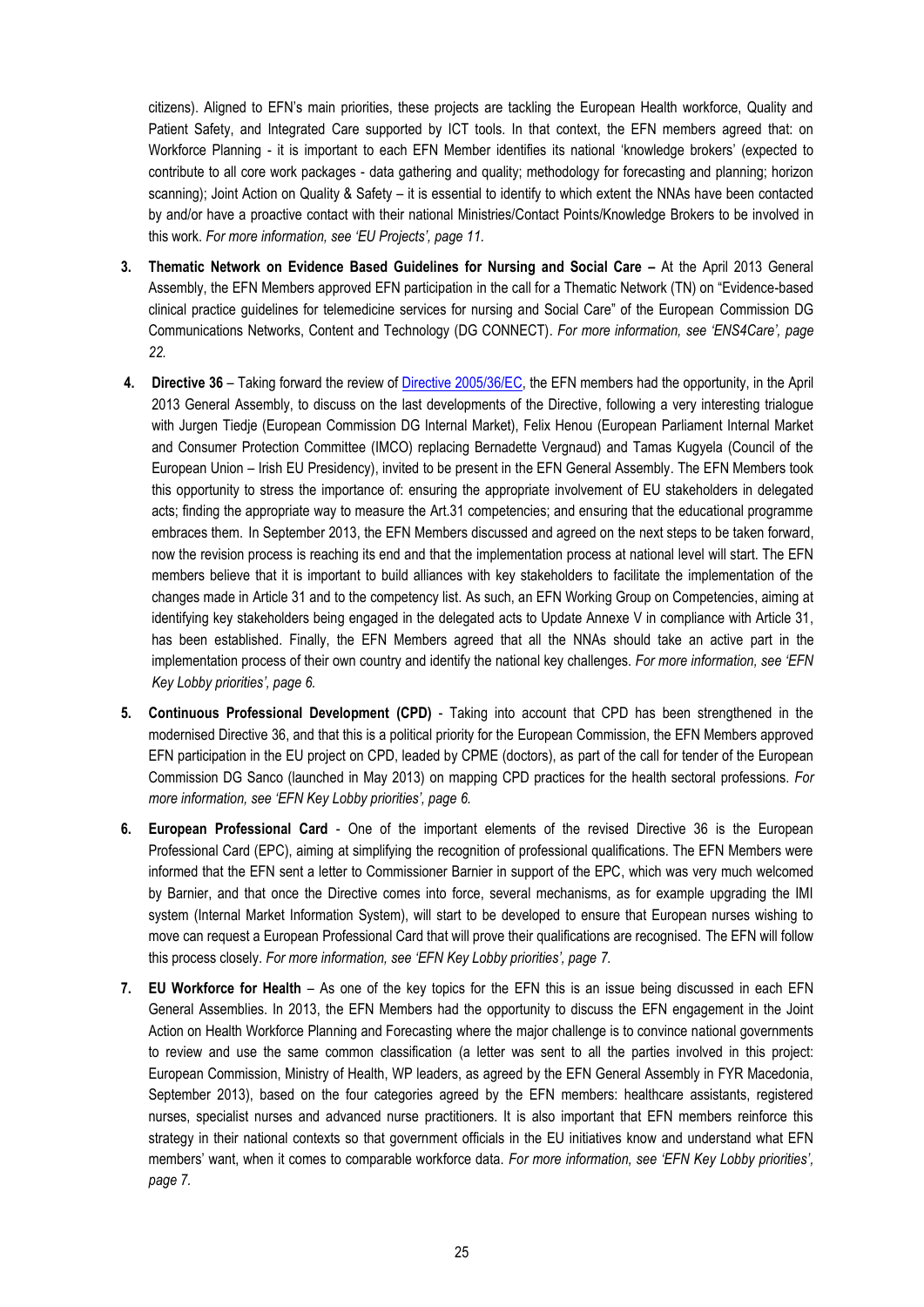- **8. Quality and safety -** linked to the Joint Action on Quality & Safety in which the EFN is involved in and to Patient Empowerment (Horizon 2020 preparation), the EFN September 2013 General Assembly approved the EFN Policy Statement and Position Paper on Patient Empowerment, seen as crucial to promote better quality of care, and enhanced patient safety. *For more information, see 'EFN Key Lobby priorities', page 8.*
- **9. Sharps Injuries -** For many years now, the EFN has been following the debate on Sharps Injuries very closely. With the Directive 32 adopted in 2010, and the deadline to implement it (until May 2013), the EFN members are more than ever concerned about this topic. As a follow-up of these discussions, the September 2013 General Assembly was informed on it and the EFN Members invited to participate in the European Biosafety Summit organised by the European Biosafety Network in collaboration with the Polish and Czech Nurses Associations (both members of EFN), that took place in Warsaw, on 2 December 2013. *For more information, see 'EFN Key Lobby priorities', page 10.*
- **10. EFN Strategic & Operational Lobby Plan 2014-2020 (SOLP) -** Taking into account that the EFN Strategic & Operational Lobby Plan 2009-2013 was coming to an end, the EFN Members approved in September 2013 the EFN SOLP for the next 6 years. The new SOLP is available at: [http://www.efnweb.be/?page\\_id=831](http://www.efnweb.be/?page_id=831)
- **11. EFN Policy Statement & Position Paper on Patient Empowerment** One of the EFN priorities relates to quality of care and patient safety. As such, and taking further the on-going discussions held in the High Level Group on Patient Safety of the European Commission and in the Joint Action on Quality of Care and Patient Safety (PaSQ), in which the EFN is also a member, the EFN Members agreed on the necessity to have a clear stand on patient empowerment, seen as an essential condition for promoting better quality of care and as a paramount concept for modernising health systems. Therefore, the autumn 2013 EFN General Assembly discussed and approved the EFN Policy Statement & Position Paper on Patient Empowerment. All the EFN Policy Statements & Position Papers are available on the EFN website:<http://www.efnweb.eu/>
- **12. EFN input to the European Commission Consultation Processes** Throughout the year, the EFN members are consulted internally to give input and to support the EFN contribution to the consultation processes launched by the European Commission. In 2013, the EFN provided its input to:
	- The Consultation on [European Reference Networks](http://www.efnweb.be/wp-content/uploads/2011/09/EFN-Public-Consultation-on-ERN_Final-25.01.2013.pdf) *(January 2013);*
	- The Consultation on the European Professional Card Through a [letter](http://www.efnweb.be/wp-content/uploads/2011/09/Letter-to-Michel-Barnier-EPC-Nurses-03-06-2013.pdf) sent to Michel Barnier, European Commissioner for Internal Market and Services *(June 2013)*
	- The Consultation on the new EU Strategy o[n Occupational Safety and Health at Work](http://www.efnweb.be/wp-content/uploads/2011/09/EFN-input-to-Public-consultation-on-the-new-EU-OSH-strategy_23-08-2013.pdf) *(August 2013)*

All the EFN contributions to the EU Institutions, are available at: [http://www.efnweb.be/?page\\_id=873](http://www.efnweb.be/?page_id=873)

- **13. EFN Tour de Table** Organised on regular basis during the EFN General Assemblies, the EFN 'Tours de Table' are a good opportunity for the EFN Members to share national key developments, challenges, concerns and priorities on a crucial topic. The outcomes of the discussion can lead to more focussed agenda setting within the EU, and the exchange of best practices between the EFN members can be a support for national developments. In 2013, the EFN Members discussed on:
	- **'Advanced Nurse Practitioner', 'nurse-e-prescribing' and 'guidelines on telehealth services'** *(EFN General Assembly - April 2013, Brussels)* - This 'Tour de Table' showed that some countries have already implemented and regulated the Advanced Nurse Practitioners profession, but in some others, specialist nurses fitting in the requirements of the advanced nurses, are not recognised as such and, therefore, continue practicing as specialist nurses. As regards 'nursing e-prescription', some countries (as Ireland) have already fully recognised and adopted this innovative practice. It finally stressed that on the deployment of telehealth services there is a willingness to move forward to develop guidelines for nurses, as there is a strong need at national level to work on a harmonised approach to be able to come up with common frameworks.
	- **Patient Empowerment and EU Health Workforce** *(EFN General Assembly - October 2013, Skopje – FYR Macedonia)* - The main conclusion of this Tour de Table is that the more nurses are involved in these processes the better outcomes we get for patients and for nurses. In this context, the EFN members were asked to share their knowledge and best practices on patient empowerment at national level. The data collected provides an understanding of the important role of nurses and nursing to empower patients in daily practices. The analysis of the EFN members contributions show that many countries have developed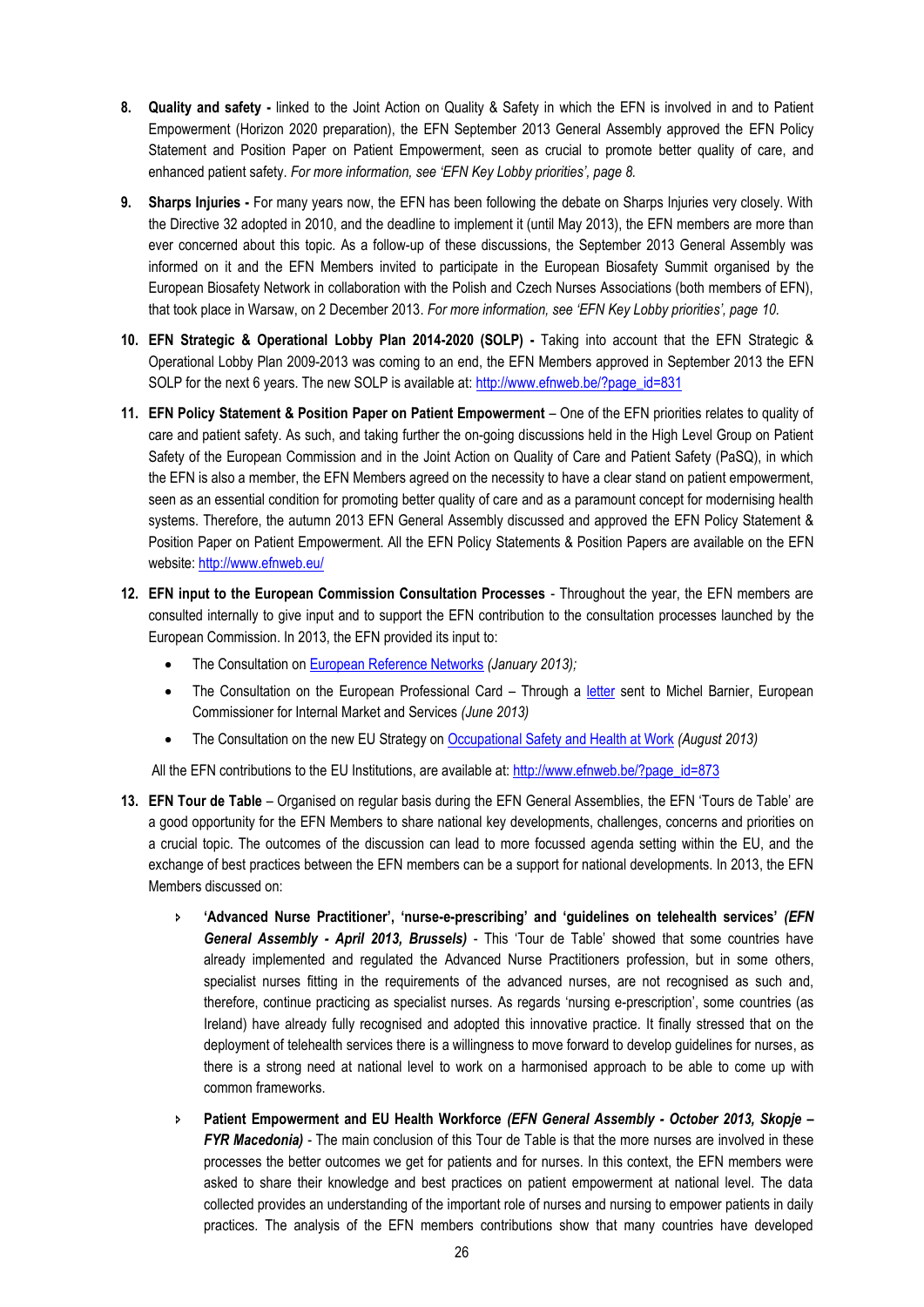activities and programmes to foster patient empowerment. The main scope is to educate, teach, inform, guide and counsel patients on their health status, by providing all necessary information on how to cope with their situation and by recognising their personal involvement in the delivery of care. This allows patients to be more autonomous when making decisions about future treatment and care. In relation to the EU Heath Workforce, EFN members were asked about information on staffing levels (ratios) and the methodology used to set these ratios. There has been much debate on the topic of nurse-patient ratios over the years. In this regards, having a clear picture of the nursing care continuum, and their skills and competences will give more evidence to determine accurate nursing ratios.

The Tour de Table outcomes are available on the EFN website *(Only for EFN Members)*: [http://www.efnweb.be/?page\\_id=3656](http://www.efnweb.be/?page_id=3656)

- **14. ECDC European Antibiotic Awareness Day 2013** Acknowledging the key role nurses play in contributing to reduce infection, the September EFN General Assembly approved, once again, the EFN involvement in the European Centre for Disease Prevention and Control (ECDC) Antibiotic Awareness Day 2013 (EEAD), held on 18 November, with the objective to raise awareness about the threat to public health of antibiotic resistance and prudent antibiotic use. This year, the Royal College of Nursing (RCN), a member of EFN, who also contributes every year to the EAAD published a position paper on 'Antimicrobial resistance and the role of the nurse', acting as a focal point for discussion and political influencing to strengthen the voice of nursing in this area.
- **15. EU Elections 2014 -** Taking into account the next European Parliament elections to take place from 22nd to 25th May 2014, the EFN has been discussing the next steps to make sure the EFN Members can lobby their candidates before the date of the elections. In April 2013, the General Assembly in Brussels agreed on the need to develop an EFN Manifesto to be used by EFN members in their Parliamentarian elections campaign. As such, a draft proposal highlighting the key political messages on the three main EFN priorities: education, workforce, and quality and safety, was presented to the September EFN General Assembly and has been discussed in detail in the 3 EFN Committees. The final version will be approved by the EFN Executive Committee in January 2014.
- **16. EFN Budget –** The EFN budget for 2014-2015-2016 & membership fees for 2014 were discussed and endorsed by the September EFN General Assembly, in Skopje – FYR Macedonia.
- **17. Dates 2014-2015-2016 -** Knowing that the date of EFN General Assemblies taking place in April may change to make sure that the EFN Members are in Brussels the same week as the MEPs, the September 2013 General Assembly approved the dates of the next EFN meetings:
	- **2014**
		- **EFN Executive Committee,** 16 January 2014, Brussels
		- **EFN General Assembly**, 10-11 April 2014, Brussels
		- **EFN Executive Committee**, 19 June 2014, Brussels
		- **EFN General Assembly**, 23-24 October 2014, Dublin Ireland
	- **2015**
		- **EFN Executive Committee,** 15 January 2015, Brussels
		- **EFN General Assembly**, 16-17 April 2015, Brussels *(if the EP is in Brussels)*
		- **EFN Executive Committee**, 18 June 2015, Brussels
		- **EFN General Assembly**, 22-23 October 2015, London
	- **2016**
		- **EFN Executive Committee,** 14 January 2016, Brussels
		- **EFN General Assembly**, 14-15 April 2016, Brussels *(if the EP is in Brussels)*
		- **EFN Executive Committee**, 16 June 2016, Brussels
		- **EFN General Assembly**, 20-21 October 2016, Madrid

#### **C. EFN COMMITTEES**

Constituted in 2006, in order to prepare and facilitate the EFN lobby process towards the European Commission, the European Parliament and the Regional Committee of the World Health Organisation, the three EFN Committees meet twice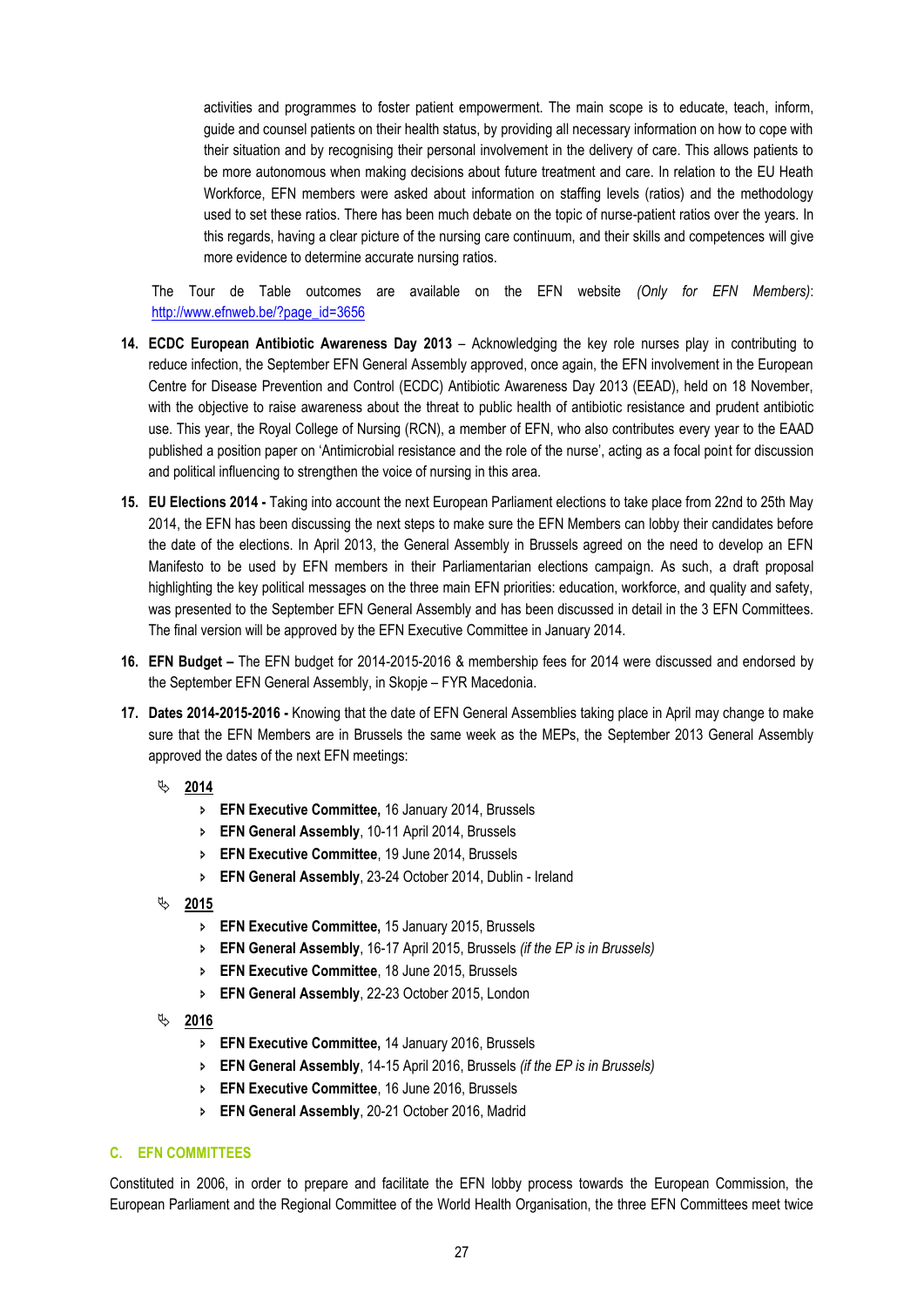a year during the EFN General Assemblies in order to discuss and produce recommendations to the General Assembly on the steps forward to achieve concrete outcomes related to specific issues:

- **Professional Committee:** In 2013, the Professional Committee led by Herdis Gunnarsdóttir, from the Icelandic Nurses Association, discussed and provided recommendations to the EFN General Assembly on: EFN Strategic and Operational Lobby Plan 2014-2020; EFN members' engagement in the Joint Actions and National Contact Points; Directive 36 (Annexe V, Article 31, Professional Card); Continuous Professional Development; Terms of Reference of EFN Working Group on Competences; EFN Manifesto for EU Elections 2014.
- **Workforce Committee:** In 2013, the Workforce Committee led by Peter Carter, from the Royal College of Nursing (UK), discussed and provided recommendations to the EFN General Assembly on: EFN Strategic and Operational Lobby Plan 2014-2020; EFN members' engagement in the Joint Action on EU Workforce planning and National Contact Points; the development of an EU Skills Council for Nursing and Social Care; 4 nursing categories and related features, namely the entry-level of education, the qualification and the competences for each level; EFN Manifesto for EU Elections 2014.
- **Public Policy Committee:** In 2013, the Public Policy Committee led by Dorota Kilanska, from the Polish Nurses Association, discussed and provided recommendations to the EFN General Assembly on: EFN Strategic and Operational Lobby Plan 2014-2020; EFN members' engagement in the Joint Action on Quality & Safety and National Contact Points; EFN Thematic Network project proposal; EFN Policy Statements & Position Papers on Patient Empowerment & on Investing in Health; EFN Manifesto for EU Elections 2014.

#### **D. EFN EXECUTIVE COMMITTEE**

The [EFN Executive Committee](http://www.efnweb.be/?page_id=806) is constituted by seven members: President, Vice-president, Treasurer and four delegates elected by the EFN Members National Nurses' Associations. They meet at least twice a year (in between each General Assembly) to discuss key issues for the EFN, to prepare recommendations for the General Assembly, and to follow-up on the General Assembly decisions. An extraordinary Executive Committee meeting usually also takes place the day before the spring and the autumn General Assemblies to set up the last recommendations for the General Assembly.

#### **a. Meetings**

In 2013, the EFN Executive Committee met four times: on 17 January and 13 June in Brussels, for their regular meetings; and on 10 April, in Brussels, and on 25 September, in FYR Macedonia, for their extraordinary meetings.

#### **b. Elections**

At the Autumn EFN General Assembly held on 26-27 September 2013, in FYR Macedonia, the EFN members elected the following members of the EFN Executive Committee: President - Ms Marianne Sipilä *(Finnish Nurses Association)*; Treasurer – Ms Milka Vasileva (*Bulgarian Association of Health Professionals in Nursing)* and two members of the Executive Committee: Ms Elizabeth Adams *(Irish Nurses & Midwives Organisation)* and Ms Roswitha Koch *(Swiss Nurses Association)*, for a two-years mandate (2013-2015). As a result, the new Executive Committee is constituted as follow:

| <b>President:</b>                                                        | Ms Marianne Sipilä      | Finnish Nurses Association, Finland                                |  |  |
|--------------------------------------------------------------------------|-------------------------|--------------------------------------------------------------------|--|--|
| <b>Vice-President:</b>                                                   | Ms Branka Rimac         | Croatian Nurses Association, Croatia                               |  |  |
| Treasurer:                                                               | Ms Milka Vasileva       | Bulgarian Association of Health Professionals in Nursing, Bulgaria |  |  |
| <b>Four Executive Committee Members:</b>                                 |                         |                                                                    |  |  |
| ٠                                                                        | Ms Herdís Gunnarsdóttir | Icelandic Nurses Association, Iceland                              |  |  |
| Ms Elizabeth Adams<br>٠<br>Ms Roswitha Koch<br>٠<br>Mr Peter Carter<br>٠ |                         | Irish Nurses & Midwives Organisation, Ireland                      |  |  |
|                                                                          |                         | Swiss Nurses Association, Switzerland                              |  |  |
|                                                                          |                         | Royal College of Nursing, UK                                       |  |  |
|                                                                          |                         |                                                                    |  |  |

#### **E. EFN BRUSSELS OFFICE**

Ξ

The EFN Brussels Office, consisting of the General Secretary, the Secretary, and two Policy Advisors, and supported by consultants in the area of Accounting, Social Security System, Web and IT management, Legal Affairs and on specific policy areas, focused on implementing the EFN Strategic Lobby Plan 2009-2013. Having a proactive approach to setting the EU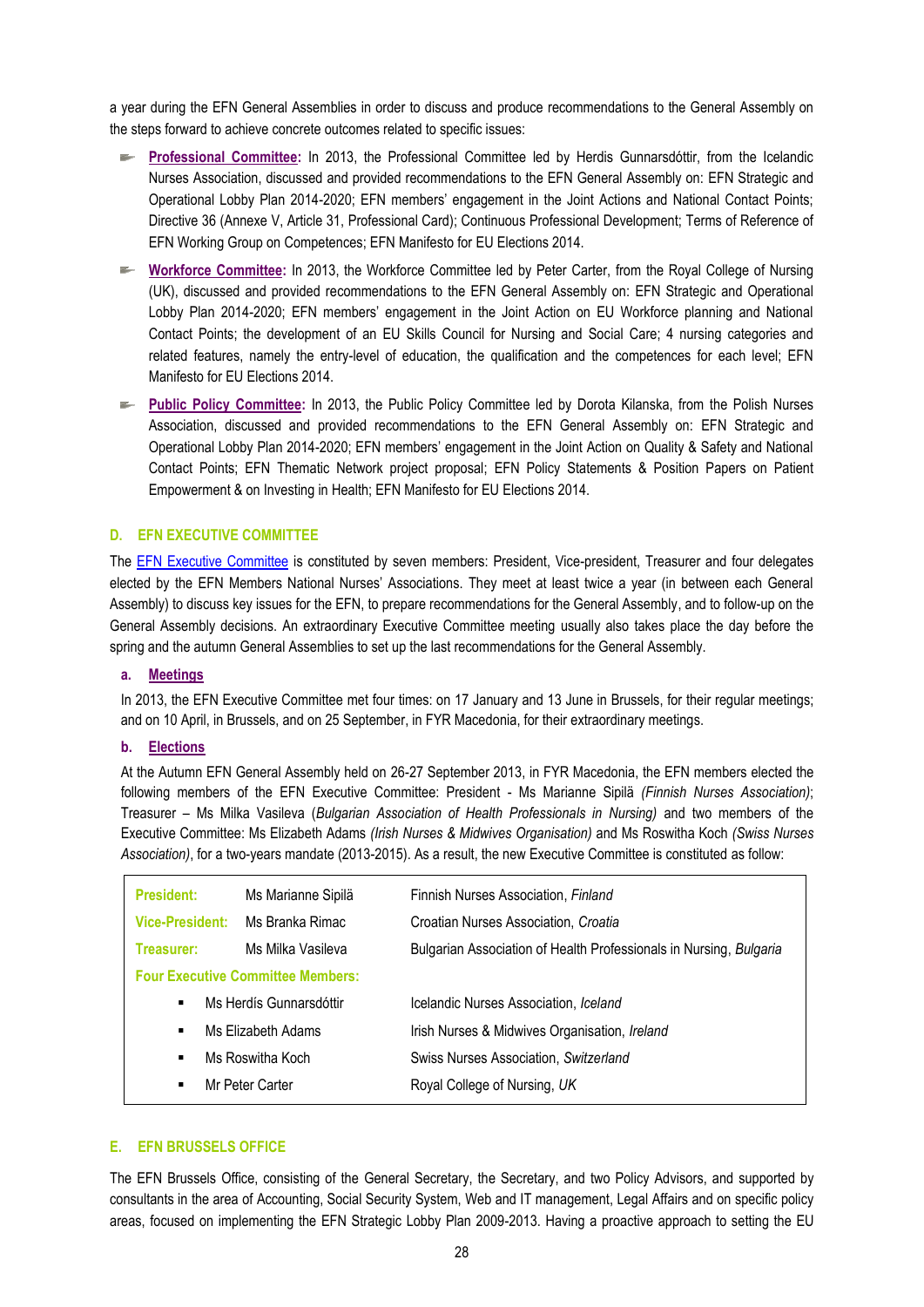health policy agenda by influencing the major policy initiatives from the European Institutions, which in turn impacts on nurses and the nursing profession, is the core business of EFN. Translating this political journey into the 'language' of the EFN members, through the EFN Updates, Press Releases and Briefing Notes, bridges the distance between Brussels and the governmental capital of the Member States where national policies are developed. Informing and keeping the EFN members up to speed is essential in putting them in an advanced position vis-à-vis their national governments. But equally important is the engagement of the EFN members in the Brussels lobbying process 'to put a human face to policy-making'. As such, having an EFN Office in Brussels equipped with highly educated and motivated staff, and empowering members to exchange views on specific EU policy areas, thus enabling them to go back home with the capacity to influence national governments is, in fact, the 'raison d'être' of EFN.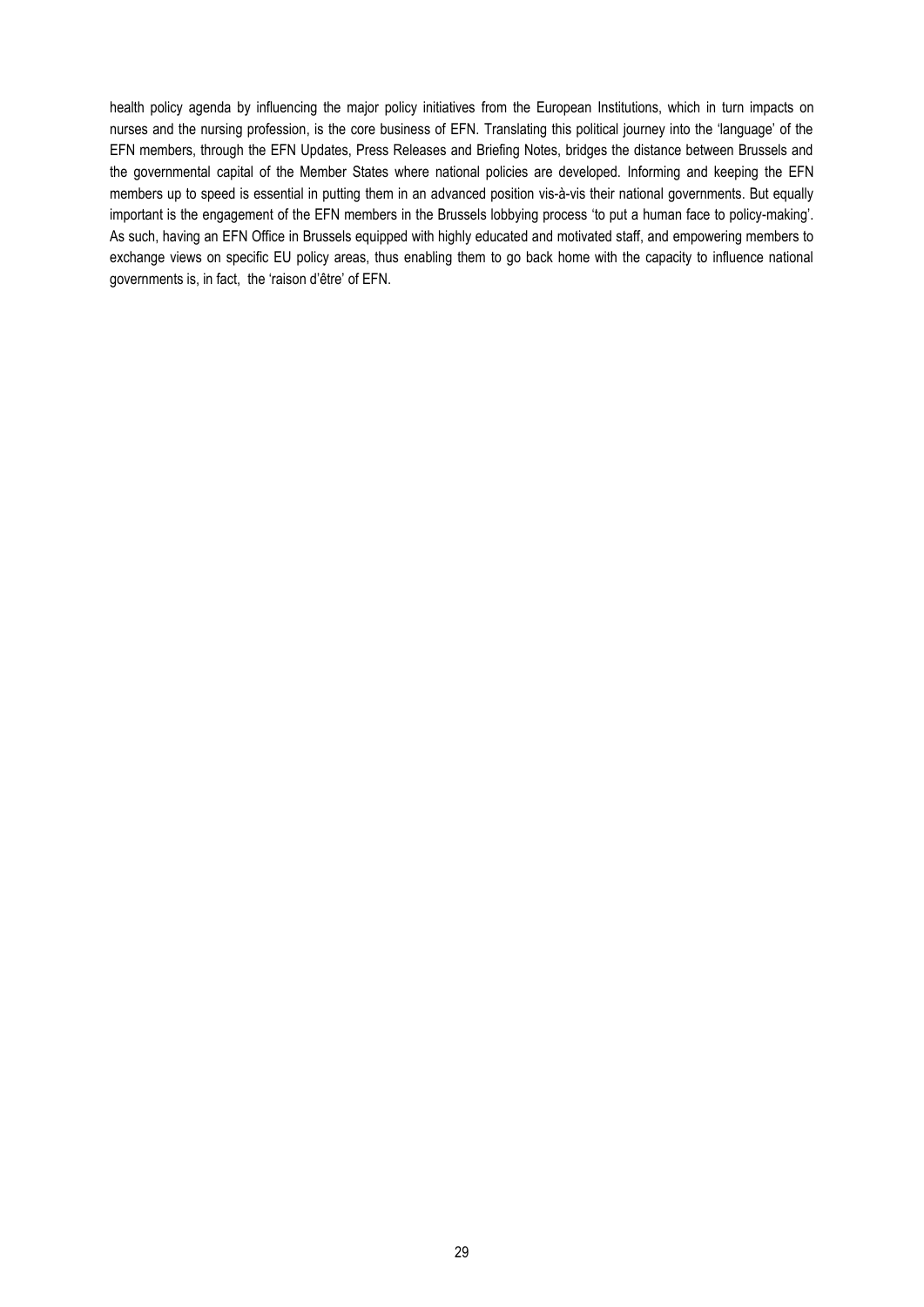For the EFN, it is essential that its members have the necessary information, knowledge and experience to take informed decisions on the key issues related to the nursing profession, not only during the EFN General Assemblies, but also when an item is being discussed and/or needs urgent attention, decision and/or action. In order to be as reactive and proactive as possible, the EFN Brussels Office regularly provides the EFN members with up-to-date information on the most recent items discussed at EU level, through: updates, briefing notes, press releases, position statements, and articles. Most of these documents are made available to the public via the EFN Website[: www.efnweb.eu.](http://www.efnweb.eu/) 

#### **EFN Website**

With the existing contemporary designed **[EFN website,](http://www.efnweb.eu/)** EFN has a powerful medium which is always online, attracts and informs many visitors and stakeholders. With this platform the EFN can periodically communicate on events, related topics, own lobby results, upcoming actions and initiatives, in short, relevant information which shows the dynamics and impact of EFN on EU policy-making.

Throughout the working year 2013, the homepage of the website has developed into a central function for the communication of different EU policy areas with newly added sections on Daily Lobby Insights, Most Recent News, Other EFN News and specific ad hoc buttons referring to additional content or information from third party alliances from EFN. As such, EFN updates and diffuses information much more targeted to different online visitors. Some people can have a quick read through on the homepage and more interested people can read more on specific pages. All starting from the EFN homepage. In that way the efnweb.eu website has gained more and more its function as a web portal connecting information and partners together.

#### **Bi-monthly EFN Update**

Every two months, the EFN publishes its **[Update,](http://www.efnweb.be/?page_id=875) a newsletter** that makes reference to the main information for nurses and the nursing profession within the European Union and to the key issues to influence the European Institutions. These 'Updates' keep the EFN Members and other key EU health alliances informed about the EFN policies, actions and relevant European initiatives.

#### **EFN Press Releases**

Another way the EFN is using to communicate with the EU lobby arena is through its press releases. The **[EFN Press](http://www.efnweb.be/?page_id=882)  [Releases](http://www.efnweb.be/?page_id=882)** provide the EFN members and other key EU health actors, with information on key topics that the EFN believes are important to share, at a crucial moment. These are also seen as a good way to reaffirm EFN views/position on a particular topic next to the EU Institutions and the EU stakeholders. In 2013, the EFN published three press releases on: the [International Women's Day](http://www.efnweb.be/wp-content/uploads/2011/09/EFN-Press-Release-International-Womens-Day-2013.pdf) (*on 08/03/2013)*; the [Modernised Directive 2005/36/EC](http://www.efnweb.be/wp-content/uploads/2011/09/EFN-Press-Release-DIR36-13-06-2013.pdf) *(on 13/06/2013)*; and [Healthcare Workforce](http://www.efnweb.be/wp-content/uploads/2011/09/EFN-Press-Release-Healthcare-Workforce-13-09-2013.pdf) *(on 13/09/2013)*.

#### **EFN Policy Statements & Position Papers**

The **[EFN Policy Statements & Position Papers](http://www.efnweb.be/?page_id=833)**, highlighting the EFN members views on specific issues, and approved by the EFN General Assembly, are crucial for the EFN's lobby work next to the different EU Institutions and EU Stakeholders, and to support the EFN Members in their daily lobby work at national & EU level. In 2013, the EFN members adopted the EFN Policy Statement & Position Paper on Patient Empowerment.

#### **EFN Articles**

Publishing **[articles](http://www.efnweb.be/?page_id=2258)** is a good way for the EFN to increase the visibility of nurses and the nursing profession at European level, to strengthen the EFN's position on a range of key policy issues, and to increase the impact of the EFN messages and their potential influence on the policy design. In 2013, the EFN had several articles published:

**- "[Targeting Cohesion](http://www.publicservice.co.uk/article.asp?publication=Health%20and%20Social%20Care&id=602&content_name=Community%20and%20Adult%20Social%20Care&article=21890)"**, *published in the Public Service Review: Health and Social Care - Issue 34, January 2013*, in which the EFN advocates a key role for nurses in helping to meet EU healthy ageing targets;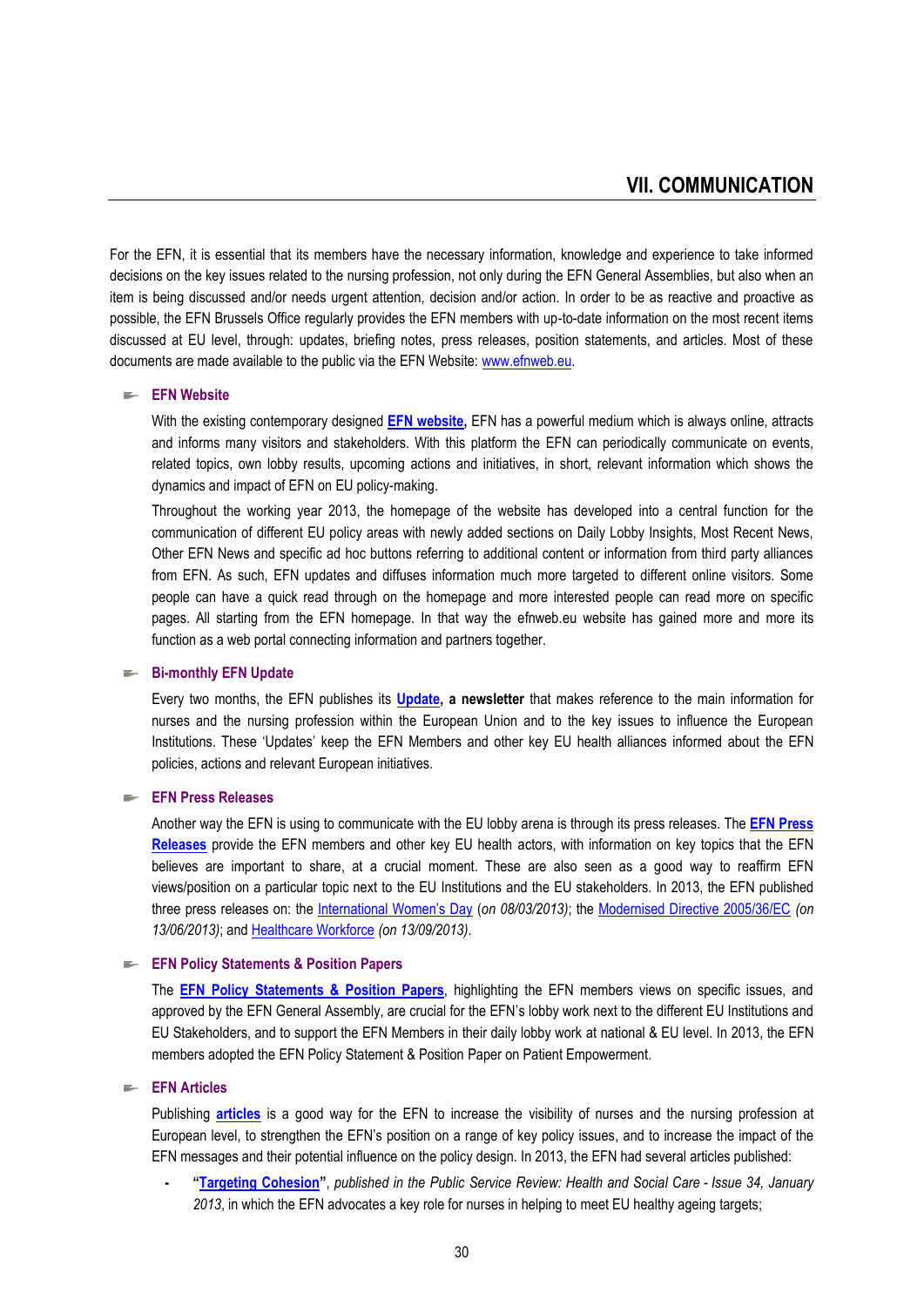- **- "[Nurses and carers central to e-health services](http://www.scienceomega.com/article/1019/nurses-and-carers-central-to-e-health-services)"**, *published in [ScienceOmega.com,](http://www.scienceomega.com/) April 2013*, in which the EFN considers the role of nursing and social care professionals in the deployment of e-health services in redesigned healthcare systems.
- **- "[Credentialing with Credibility](http://www.publicservice.co.uk/article.asp?publication=Europe&id=605&content_name=Health%20and%20Social%20Care&article=22367)"***, published in the [Public Service Review: Europe](http://www.publicservice.co.uk/pub_contents.asp?id=605&publication=Europe) - [Issue 25,](http://www.publicservice.co.uk/pub_contents.asp?id=605&publication=Europe) in April 2013,* which explains that Quality and safety must be the drivers of health system reform.
- **- "[Where have Europe's nurses gone?](http://www.12newsnow.com/story/22308006/where-have-europes-nurses-gone)"**, *published in [12Newsnow.com,](http://www.12newsnow.com/) in May 2013,* that explains that the nurses are leaving the profession because they can't stand the difficult work anymore.
- **- "Investing in health to boost the economy"**, *published in [Public Service Europe](http://www.publicserviceeurope.com/) – Issue 30, in September 2013*, which mentions that investing in delivering care that has proven to be cost-effective is key to improve healthcare systems in the EU.
- **- "[EU-US Memorandum of Understanding and Europeanisation: eHealth Services Standards of Care](http://www.efnweb.be/wp-admin/epractice.eu/files/08_Journal_Volume%2019_FINAL.pdf)"**, *published in the* [European Journal of ePractice](http://www.epractice.eu/)*, in October 2013,* which stresses that Investing in delivering care that has proven to be cost-effective is key to improve healthcare systems in the EU, and that training related to eHealth is important for healthcare staff.
- **- "How Long Will Healthcare Ignore Money Waiting to Be Spent?"**, *published in [Hospitals.be](http://www.hospitals.be/) - vol. 11, n°4, October-November-December 2013*, which refers to the social cohesion funds as source of funding to be used in the healthcare systems reforms.
- **- "[mHealth Redesigning Healthcare Budgets](http://epractice.eu/en/document/5420890)"**, *published in the [European Journal of ePractice,](http://www.epractice.eu/) in November 2013,* which stresses that mHealth can support sustainable healthcare systems by offering innovative costeffective and patient-centred care pathways within an integrated care system.

#### **EFN Briefing Notes**

Available only to the EFN members via the members' section of [EFN Website,](http://www.efnweb.eu/) and sent to them by email, the **[EFN](http://www.efnweb.be/?page_id=2295)  [Briefing Notes](http://www.efnweb.be/?page_id=2295)** provide specific information on key lobby topics that may influence the EFN members' national policies and daily lobby work. In 2013, the EFN published several Briefing Notes on Directive 36 *(a crucial topic for the EFN in 2013)*.

**EFN Lobby Outcomes**

Available only to the EFN members via the members' section of [EFN Website,](http://www.efnweb.eu/) and circulated to them by email on regular basis, the **[EFN Lobby Outcomes document](http://www.efnweb.be/?page_id=3996)** provides useful information on the objective and the outcome of the most relevant meetings the EFN is participating in.

#### **Documentation to the General Assembly & Executive Committee**

And last but not least, prior to each General Assembly and Executive Committee meetings, the EFN Brussels Office provides the EFN members/Executive Committee with all the relevant documents stressing the key items to be discussed, so that the EFN General Assembly/Executive Committee can take informed decisions and make recommendations on the important issues to be taken forward by the EFN Brussels Office.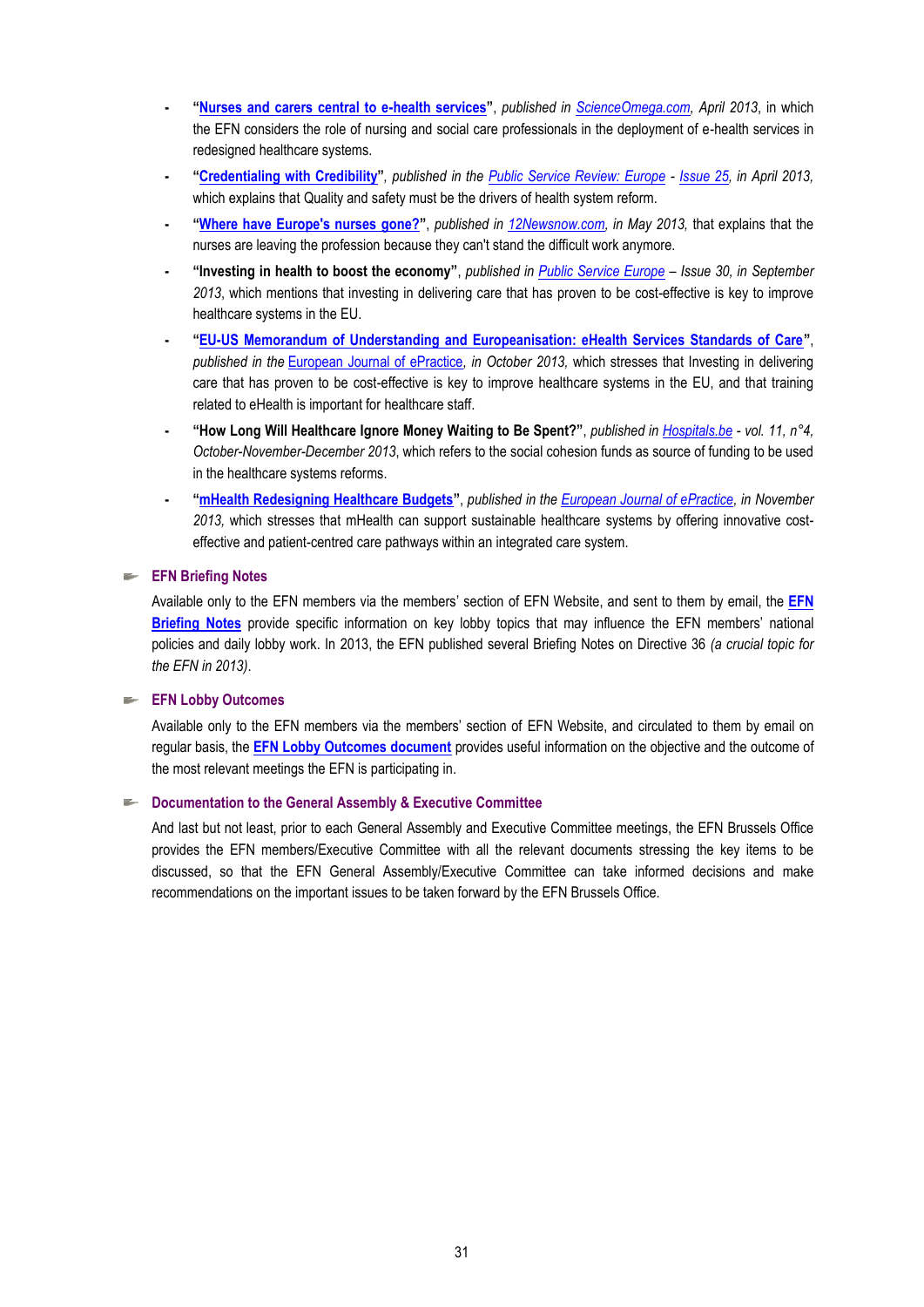After another year of intense lobby work, developing strong alliances with the EU healthcare professionals, health organisations, EU policy-makers and politicians, designing the EU health policies, I can say that 2013 has been a very exciting and successful year for EFN. The successes relate to the modernised Directive 2005/36/EC, the operationalization of Directive 2010/24/EC and the evaluation of the transposition of Directive 2010/32/EC, with measuring what is happening in the field.

By focussing down on the main three EU institutions and key policies in pipeline, EFN is recognised in the EU lobby arena as one of the major key stakeholders of the healthcare sector. National governments appreciate EFN input, commitment to policy design as nurses stay very practical and down to earth. In times of austerity it is a strength to design policies taking up the reality.

The EFN is a membership organisation, representing professional organisations of 34 countries, and a strong political voice because its membership is strong, supportive and innovative. The changes and continuous pressure on healthcare systems have shown how important the pro-active lobby work from EFN and its Members at national and European levels is to design the EU health policy, even if in spite of the major outcomes reached up till today, major challenges remain to implement innovation.

The sustainability equation becomes, therefore, a key political topic. Sustainability of quality and safety, sustainability of workforce for health, including skill mix and skill needs, next to sustainability of evidence based policy-making. The new EFN Strategic Lobby Plan 2014-2020 recognises the importance of strengthening the nursing profession within the redesigned healthcare system providing opportunities for integrated and continuity of care. As such, ehealth takes up a prominent role in EFN lobby activities by coordinating the design of evidence based guidelines of ehealth services underpinning integrated care, through the EFN ENS4Care EU project.

2014 will therefore be key for the nursing profession entering into Horizon 2020, and for nursing research to become recognised as a building stone for making progress in society. Scaling up existing evidence and translating findings into a political language for policy-makers and politicians to design and redesign EU policies, will be key in the development of the European Nursing Research Foundation (ENRF).

Finally, it is essential to stress once again how the involvement and support of EFN members and how, today more than ever, talking with one united voice is important in taking the nursing profession agenda further to where political decision are taken.

Thanks for all your support!